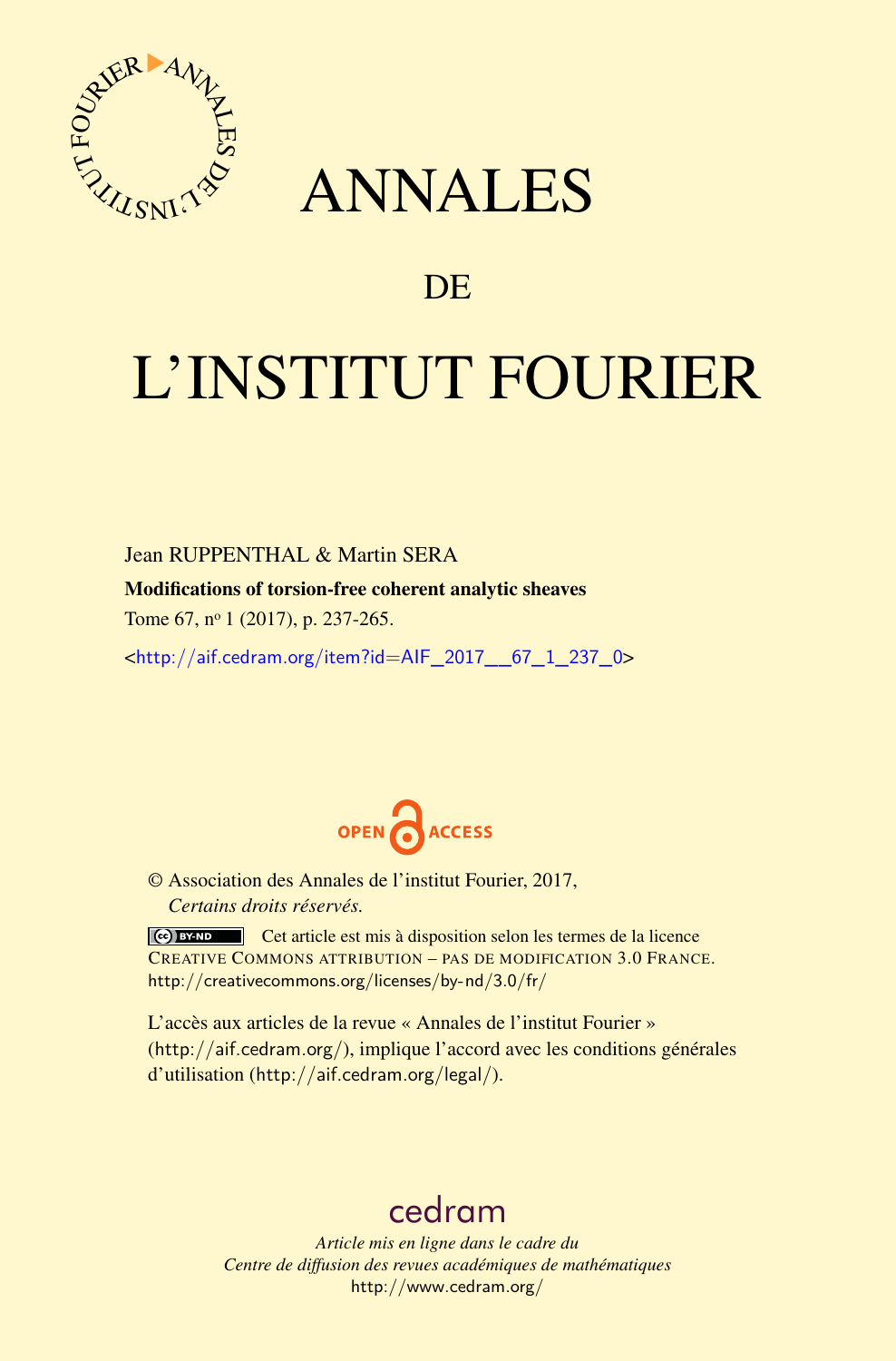### MODIFICATIONS OF TORSION-FREE COHERENT ANALYTIC SHEAVES

#### **by Jean RUPPENTHAL & Martin SERA (\*)**

ABSTRACT. — We study the transformation of torsion-free coherent analytic sheaves under proper modifications. More precisely, we study direct images of inverse image sheaves, and torsion-free preimages of direct image sheaves. Under some conditions, it is shown that torsion-free coherent sheaves can be realized as the direct image of locally free sheaves under modifications. Thus, it is possible to study coherent sheaves modulo torsion by reducing the problem to study vector bundles on manifolds. We apply this to reduced ideal sheaves and to the Grauert– Riemenschneider canonical sheaf of holomorphic *n*-forms.

Résumé. — Nous étudions la transformation de faisceaux analytiques cohérents à travers des modifications propres. Plus précisément, nous étudions les images directes de faisceaux images-inverses, et les préimages sans torsion de faisceaux images directes. Sous certaines conditions, il est démontré que les faisceaux cohérents sans torsion peuvent être réalisés comme images directes de faisceaux localement libres à travers des modifications. Ainsi, il est possible d'étudier les faisceaux cohérents modulo torsion en ramenant le problème à l'étude de fibrés vectoriels sur des variétés. Nous appliquons ceci aux faisceaux d'idéaux réduits et au faisceau canonique de *n*-formes holomorphes de Grauert–Riemenschneider.

#### **1. Introduction**

In bimeromorphic geometry, the use of locally free coherent analytic sheaves is limited: the direct image of a locally free sheaf under a proper

Math. classification: 32C35, 32S45, 32L05, 32L10.

Keywords: modifications, coherent analytic sheaves, torsion-free preimage.

<sup>(\*)</sup> The authors are grateful to Matei Toma and Daniel Greb for discovering a mistake in an earlier version of this paper and for helpful discussions on the topic, and to the unknown referee for several suggestions which helped to improve the paper. We also thank Joël Merker for translating the abstract. This research was supported by the Deutsche Forschungsgemeinschaft (DFG, German Research Foundation), grant RU 1474/2 within DFG's Emmy Noether Programme.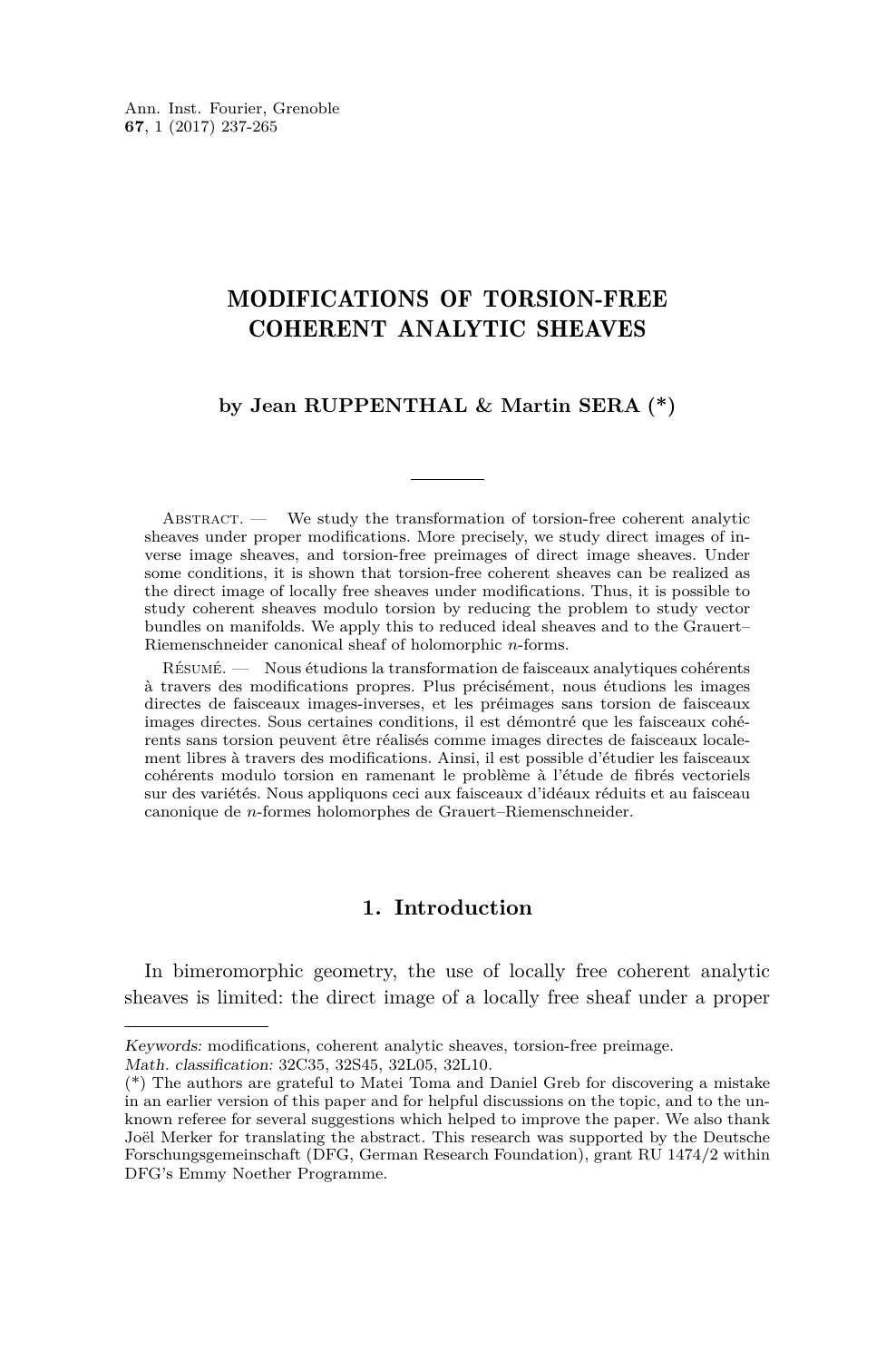modification is not locally free any more. Instead, it is reasonable to consider the wider category of torsion-free coherent analytic sheaves. The restriction to torsion-free sheaves makes sense for bimeromorphic considerations as the torsion of a coherent analytic sheaf is supported on analytically thin subsets. To exemplify the use of torsion-free sheaves, just recall that an irreducible<sup>(1)</sup> reduced compact space *X* is a Moishezon space if and only if it carries a positive torsion-free coherent analytic sheaf  $\mathscr S$  with  $supp(\mathscr{S}) = X$  (see e.g. in [\[15,](#page-29-0) Thm. 6.14]).

Let  $\pi: Y \to X$  be a proper modification of a complex space X (cf. Sec-tion [2](#page-5-0) for notations). Then the direct image  $\pi_*\mathscr{F}$  of a torsion-free coherent analytic sheaf  $\mathscr F$  remains torsion-free. The problem is here that the analytic inverse image sheaf  $\pi^*\mathscr S$  of a torsion-free coherent analytic sheaf  $\mathscr S$ is not torsion-free in general. For a counter-example, see e.g. the example in [\[11,](#page-29-1) §1], i.e., the pullback of the maximal ideal sheaf of the origin in  $\mathbb{C}^2$ under blow-up of the origin is not torsion-free. One can say more or less that  $\pi^* \mathscr{S}$  is torsion-free in a point  $y \in Y$  if and only if  $\mathscr{S}$  is locally free in  $\pi(y)$  (see [\[18\]](#page-29-2) or Remark [3.21](#page-17-0) below).

To take care of the torsion which arises when taking analytic inverse images, it is useful to consider the torsion-free preimage sheaf:

DEFINITION 1.1. — Let  $\pi: Y \to X$  be a holomorphic map between complex spaces such that  $Y$  is locally irreducible. Let  $\mathscr S$  be a coherent analytic sheaf on *X*. Then

$$
\pi^T \mathscr{S} := \pi^* \mathscr{S} / \mathscr{T} (\pi^* \mathscr{S}),
$$

where  $\mathcal{T}(\pi^*\mathcal{S})$  is the torsion sheaf of  $\pi^*\mathcal{S}$ , is called the torsion-free preimage sheaf of  $\mathscr S$  under  $\pi$ .

Torsion-free preimages under proper modifications have been first studied by H. Rossi [\[20\]](#page-29-3), H. Grauert and O. Riemenschneider [\[11,](#page-29-1) [19\]](#page-29-4). The main motivation is as follows: Let  $\mathscr S$  be a torsion-free coherent analytic sheaf on an irreducible complex space *X*. Then Rossi showed that there exists a proper modification  $\varphi_{\mathscr{S}} \colon Y \to X$  such that  $\varphi_{\mathscr{S}}^T \mathscr{S}$  is locally free (see Section [2](#page-5-0) for the details). Combining this with a resolution of singularities  $\sigma: M \to Y$  which exists due to Hironaka, we obtain a resolution of singularities  $\pi = \varphi_{\mathscr{S}} \circ \sigma \colon M \to X$  such that  $\pi^T \mathscr{S}$  is locally free. Thus, it

 $(1)$  We call a complex space locally irreducible if each stalk of its structure sheaf is an integral domain (see e.g. [\[10,](#page-29-5) Chap. 1, §1.5]). In particular, it is then automatically reduced. On the other hand, we say that a complex space  $X$  is (globally) irreducible if the underlying reduced space,  $red(X)$ , consists of just one irreducible component. If there are more than one components, then *X* is called reducible.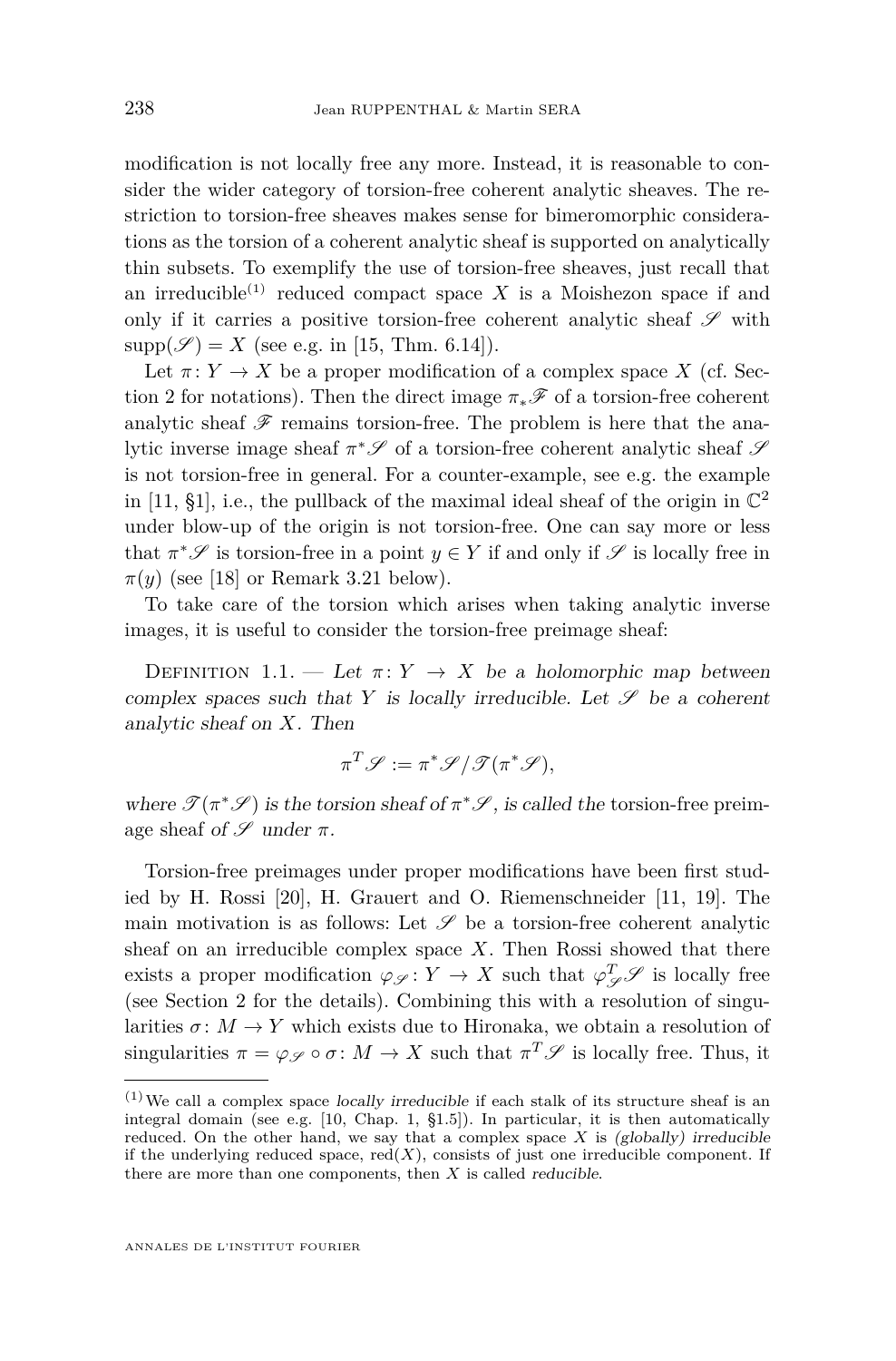is possible to study coherent analytic sheaves modulo torsion by reducing the problem to study vector bundles on manifolds.

In view of this idea, it seems very interesting to study the connection between  $\mathscr S$  and its torsion-free preimage  $\pi^T \mathscr S$  closer, and we have found the following relation which to our knowledge has not been observed in the literature:

<span id="page-3-0"></span>THEOREM 1.2. — Let  $\pi: Y \to X$  be a proper modification of a complex space *X*, and let  $\mathscr F$  and  $\mathscr G$  be torsion-free coherent analytic sheaves on *X* and *Y* , respectively.

(1) If 
$$
\mathscr{F} = \pi_* \mathscr{G}
$$
, then

$$
\mathscr{F} \cong \pi_* \pi^T \mathscr{F}.
$$

(2) If 
$$
\mathcal{G} = \pi^T \mathcal{F}
$$
, then

$$
\pi^T \pi_* \mathscr{G} \cong \mathscr{G}.
$$

Theorem [1.2](#page-3-0) can be shown directly by standard facts on modifications and torsion-free sheaves. But we obtain it here as a simple byproduct of considerations on the functor  $\pi^T$  (see Lemma [6.1\)](#page-21-0) and the fact that the natural maps

$$
\mathscr{F} \to \pi_* \pi^T \mathscr{F},
$$

$$
\pi^T \pi_* \mathscr{G} \to \mathscr{G}
$$

both are injective (Theorem [4.1\(](#page-17-1)i) and Lemma [5.1;](#page-19-0) the proof of Lemma [5.1](#page-19-0) presented here is due to Matei Toma). We give also counter-examples to show that these injections are not bijective in general (Remark [4.2](#page-18-0) and Remark [5.2\)](#page-20-0).

In order to understand relations as in Theorem [1.2](#page-3-0) better, it turns out useful to study properties of linear spaces associated to coherent analytic sheaves. Among other things, we obtain the following equivalence:

<span id="page-3-1"></span>THEOREM  $1.3.$  — Let *X* be a connected factorial Cohen–Macaulay space and  $\mathscr S$  a coherent analytic sheaf on *X* generated by  $\mathrm{rk}\,\mathscr S + m$  sections,  $m \leq 2$ , such that the singular locus of  $\mathscr S$  is at least of codimension  $m+1$  in *X*. Then the following conditions are equivalent:

- (1)  $\mathscr S$  is torsion-free.
- (2) The linear (fiber) space  $L(\mathscr{S})$  associated to  $\mathscr{S}$  is globally irreducible and reduced (i.e., it consists only of its primary component).
- (3)  $L(\mathscr{S})$  is locally irreducible.

TOME 67 (2017), FASCICULE 1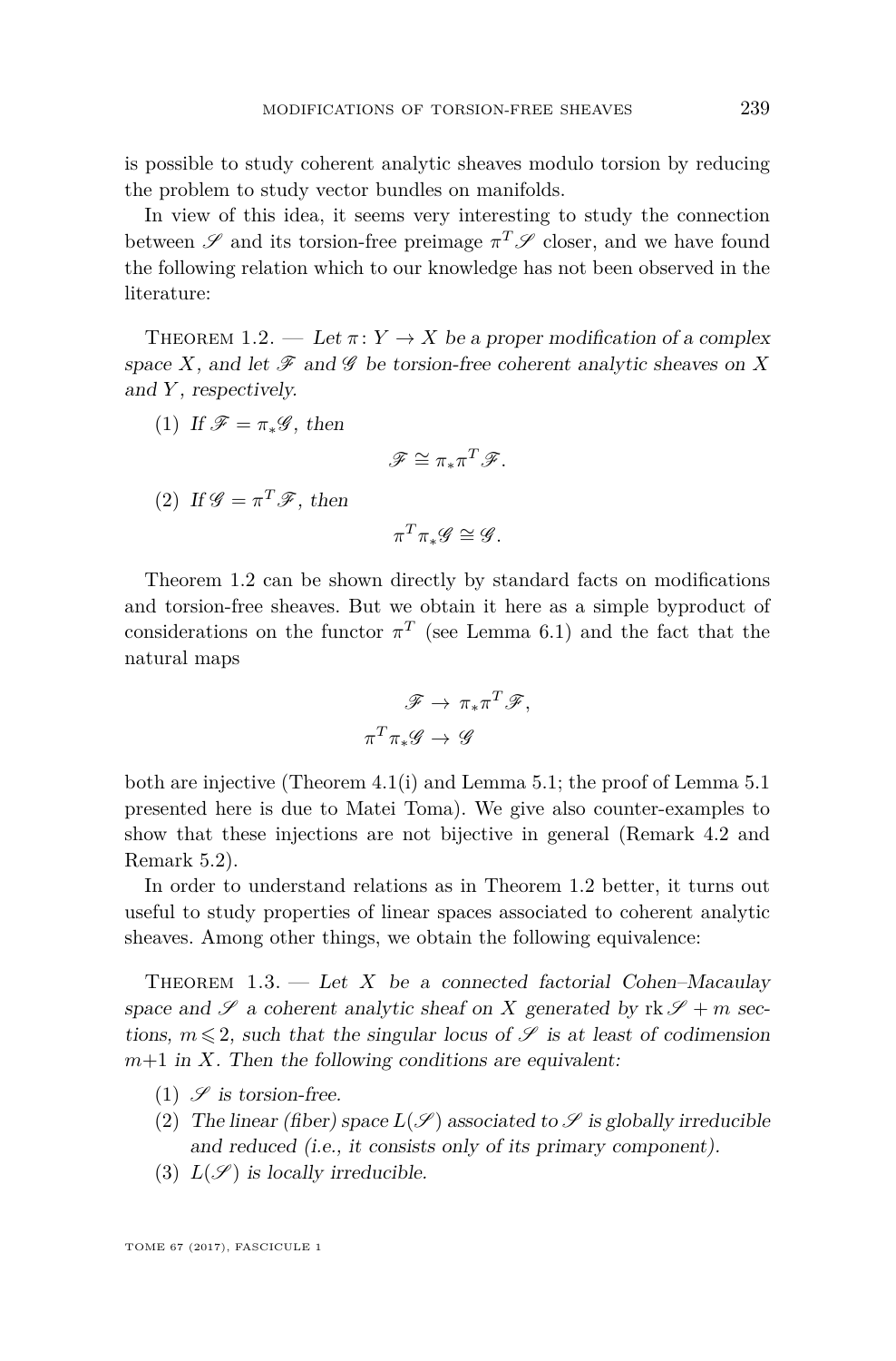(4) For all 
$$
p \in X
$$
, there is a neighborhood  $U \subset X$  such that

$$
0 \to \mathcal{O}_U^m \to \mathcal{O}_U^{\text{rk}\mathscr{S}+m} \to \mathscr{S}_U \to 0
$$

is exact, i.e., the homological dimension of  $\mathscr S$  is at most one.

R. Axelsson and J. Magnússon proved in [\[2,](#page-28-0) Prop. 3.11] that a condition on the codimension of the singular locus of  $\mathscr S$  is necessary to obtain the irreducibility of  $L(\mathscr{S})$ . In this context, we can highly recommend their papers [\[1\]](#page-28-1) and [\[2\]](#page-28-0), which deal with complex analytic cones, a generalization of complex linear spaces.

If, moreover, the singular locus of  $\mathscr S$  is at least  $(m+2)$ -codimensional, then  $L(\mathscr{S})$  is normal (see Theorem [3.18\)](#page-15-0). This is a particularly interesting situation because of the following statement.

<span id="page-4-1"></span>THEOREM 1.4. — Let *X* be a locally irreducible complex space,  $\mathscr{S}$  a torsion-free coherent analytic sheaf on *X* such that the linear space associated to  $\mathscr S$  is normal, and  $\pi: Y \to X$  a proper modification of X. Then the canonical homomorphism  $\mathscr{S} \to \pi_*(\pi^T \mathscr{S})$  is bijective, i.e.,

$$
\mathscr{S} \cong \pi_*(\pi^T \mathscr{S}).
$$

In this situation,  $\mathscr S$  can actually be represented as the direct image of a locally free sheaf.

Let us mention two applications of Theorem [1.2.](#page-3-0) First, we will study ideal sheaves. Let  $\pi: Y \to X$  be a proper modification of a locally irreducible complex space *X*,  $A \subset X$  an analytic subset with ideal sheaf  $\mathscr{J}_A$ , and  $B := \pi^{-1}(A)$  the analytic preimage with ideal sheaf  $\mathscr{J}_B$ . Then  $\pi^T \mathscr{J}_A =$  $\mathscr{J}_B$  (cf. Lemma [7.2\)](#page-22-0), and Theorem [1.2](#page-3-0) yields that  $\mathscr{J}_B \cong \pi^T \pi_* \mathscr{J}_B$ .

If we assume moreover that *X* is normal and that *A* is either a locally complete intersection or a normal analytic set and that  $\sigma: Y \to X$  is the monoidal transformation with respect to  $\mathscr{J}_A$ , then  $\mathscr{J}_B = \sigma^T \mathscr{J}_A$  (is locally free) and we have (see Lemma [7.3\)](#page-23-0):

$$
\mathscr{J}_A \cong \sigma_* \mathscr{J}_B \cong \sigma_* \sigma^T \mathscr{J}_A.
$$

Second, let *X* be a locally irreducible complex space of pure dimension *n*, and  $\mathscr{K}_X$  the Grauert–Riemenschneider canonical sheaf on  $X$  (as introduced in [\[11\]](#page-29-1)). Then there exists a resolution of singularities  $\pi \colon M \to X$  (with only normal crossings) such that  $\pi^T \mathscr{K}_X$  is locally free, and so there is an effective divisor *D* with support on the exceptional set of the modification such that

<span id="page-4-0"></span>(1.1) 
$$
\mathscr{K}_X \cong \pi_* \pi^T \mathscr{K}_X = \pi_* \Omega_M^n(-D) = \pi_* \big( \Omega_M^n \otimes \mathcal{O}(-D) \big)
$$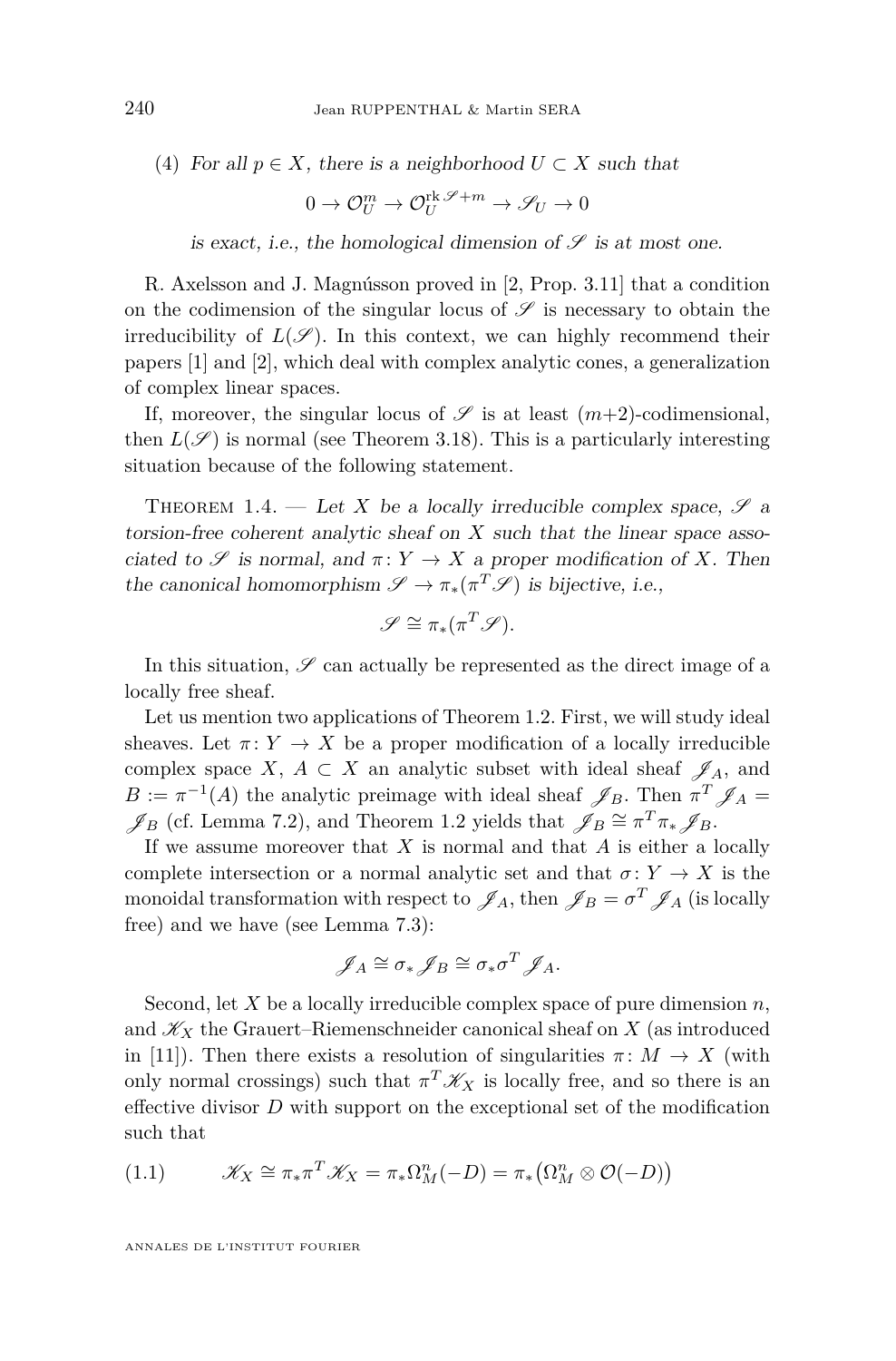(see Theorem [8.1\)](#page-24-0). Let us explain briefly the meaning of [\(1.1\)](#page-4-0). By definition of the Grauert–Riemenschneider canonical sheaf, we know already that  $\mathscr{K}_X \cong \pi_* \Omega^n_M$ . [\(1.1\)](#page-4-0) tells us that we can as well consider the pushforward of holomorphic *n*-forms which vanish to the order of *D* on the exceptional set. This is a useful information, particularly if  $\pi$  is explicitly given so that *D* can be calculated explicitly. An example: If *X* is already a manifold (i.e.,  $\mathscr{K}_X = \Omega_X^n$ ) and  $\pi \colon M \to X$  is the blow-up along a submanifold of codimension  $s$  in  $X$  with exceptional set  $E$ , then (see e.g. [\[4,](#page-28-2) Prop. VII.12.7]):

$$
\pi^T \mathscr{K}_X = \pi^* \mathscr{K}_X = \Omega^n_M \big( -(s-1)E \big),
$$

and so

$$
\Omega_X^n = \mathscr{K}_X \cong \pi_* \Omega_M^n \big(- (s-1)E\big).
$$

Considerations of this kind are particularly important in the study of canonical sheaves on singular complex spaces (see [\[21\]](#page-29-6)). We will set up the relation [\(1.1\)](#page-4-0) also for holomorphic *n*-forms with values in locally free coherent analytic sheaves (see Theorem [8.3\)](#page-25-0).

Using Theorem [1.4,](#page-4-1) we are able to generalize Takegoshi's relative version [\[23\]](#page-29-7) of the Grauert–Riemenschneider vanishing theorem in several directions. This is elaborated by the second author in [\[22\]](#page-29-8).

The content of the present paper is organized as follows. After a brief review of monoidal transformations with respect to coherent analytic sheaves in Section [2,](#page-5-0) we will study linear spaces associated to torsion-free coherent analytic sheaves in Section [3.](#page-6-0) There, we will prove Theorem [1.3.](#page-3-1) Then we study direct images of (torsion-free) analytic preimage sheaves (including the proof of Theorem [1.4\)](#page-4-1) in Section [4,](#page-17-2) and torsion-free analytic preimages of direct image sheaves in Section [5.](#page-19-1) In Section [6,](#page-21-1) we show that the analytic inverse image functor preserves monomorphisms and epimorphisms and use this fact in combination with the previous considerations to prove Theorem [1.2.](#page-3-0) Section [7](#page-22-1) and Section [8](#page-24-1) contain the applications described above. We complement the paper by analogous considerations on the non-analytic inverse image functor in Section [9.](#page-26-0)

#### **2. Monoidal transformations**

<span id="page-5-0"></span>Let us recall some preliminaries on monoidal transformations of complex spaces with respect to coherent analytic sheaves.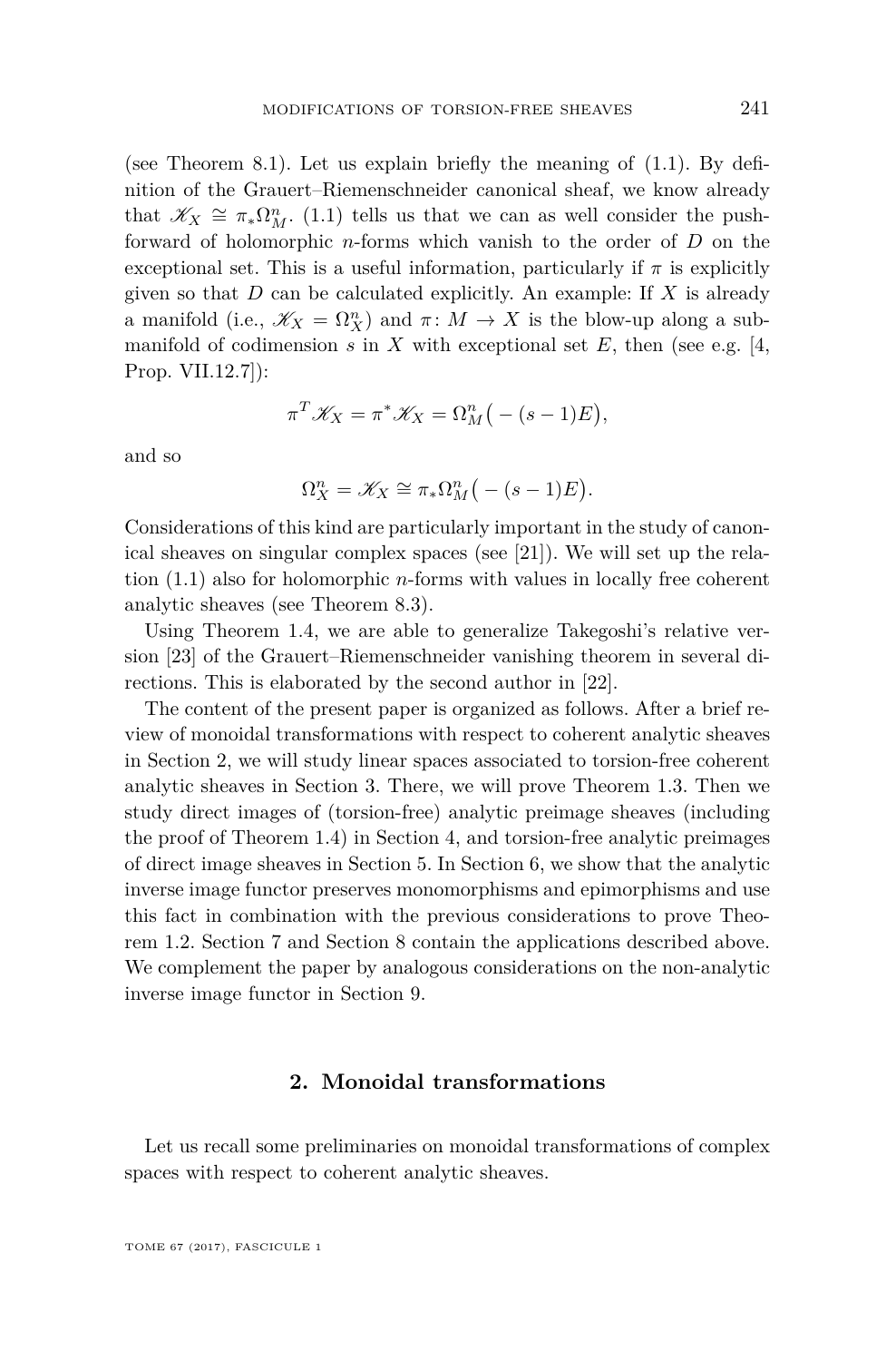DEFINITION 2.1. — A proper surjective holomorphic map  $\varphi: X \to Y$ of complex spaces *X* and *Y* is called a (proper) modification if there are closed analytic sets  $A \subset X$  and  $B \subset Y$  such that

- (1)  $B = \varphi(A)$ ,
- (2)  $\varphi|_{X\setminus A}: X\setminus A \to Y\setminus B$  is biholomorphic,
- (3) *A* and *B* are analytically rare, and
- (4) *A* and *B* are minimal with the properties  $(1-3)$ .

*A* is called the exceptional set of  $\varphi$  and *B* the center of the modification.

Rossi showed in [\[20\]](#page-29-3) that coherent analytic sheaves can be made locally free by use of modifications. This process has been treated more systematically by Riemenschneider [\[19\]](#page-29-4). Following [\[19,](#page-29-4) §2], we define:

DEFINITION 2.2. — Let X be a complex space and  $\mathscr S$  a coherent analytic sheaf on *X*. Then a pair  $(X_{\mathscr{S}}, \varphi_{\mathscr{S}})$  of a complex space  $X_{\mathscr{S}}$  and a proper modification  $\varphi_{\mathscr{S}}: X_{\mathscr{S}} \to X$  is called the monoidal transformation of X with respect to  $\mathscr S$  if the following two conditions are fulfilled:

- (1) the torsion-free preimage  $\varphi_{\mathscr{S}}^T \mathscr{S} = \varphi_{\mathscr{S}}^* \mathscr{S} / \mathscr{T}(\varphi_{\mathscr{S}}^* \mathscr{S})$  is locally free on  $X_{\mathscr{S}}$ ,
- (2) if  $\pi: Y \to X$  is any proper modification such that (1) holds then there is a unique holomorphic mapping  $\psi: Y \to X_{\mathscr{S}}$  such that  $\pi = \varphi_{\mathscr{S}} \circ \psi$ .

So, if  $X_{\mathscr{S}}$  exists, it is uniquely determined up to biholomorphism by (2). But existence was first proven by Rossi (see Thm. 3.5 in [\[20\]](#page-29-3)) and then studied further by Riemenschneider (see Thm. 2 in [\[19\]](#page-29-4)):

<span id="page-6-1"></span>THEOREM 2.3. — Let *X* be an (irreducible) complex space,  $\mathscr{S}$  a coherent analytic sheaf on *X* and  $A = \text{Sing } \mathscr{S} := \{x \in X : \mathscr{S}$  is not locally free at  $x\}$  the singular locus of  $\mathscr{S}$ . Then there exists the monoidal transformation  $(X_{\mathscr{S}}, \varphi_{\mathscr{S}})$  of *X* with respect to  $\mathscr{S}$ .  $X_{\mathscr{S}}$  is a reduced (irreducible) complex space and  $\varphi_{\mathscr{S}}$  is a projective proper modification such that

$$
\varphi_{\mathscr{S}}\colon X_{\mathscr{S}}\setminus \varphi_{\mathscr{S}}^{-1}(A)\to X\setminus A
$$

is biholomorphic. If  $U \subset X$  is an open subset, then  $(\varphi_{\mathscr{S}}^{-1}(U), \varphi_{\mathscr{S}})$  is the monoidal transformation of *U* with respect to  $\mathscr{S}_U$ .

#### <span id="page-6-0"></span>**3. Linear spaces of torsion-free coherent analytic sheaves**

For a coherent analytic sheaf  $\mathscr S$  on a complex space X, we work with the linear (fiber) space  $S := L(\mathscr{S})$  associated to  $\mathscr{S}$  (in the sense of Fischer [\[6,](#page-28-3) [7\]](#page-28-4)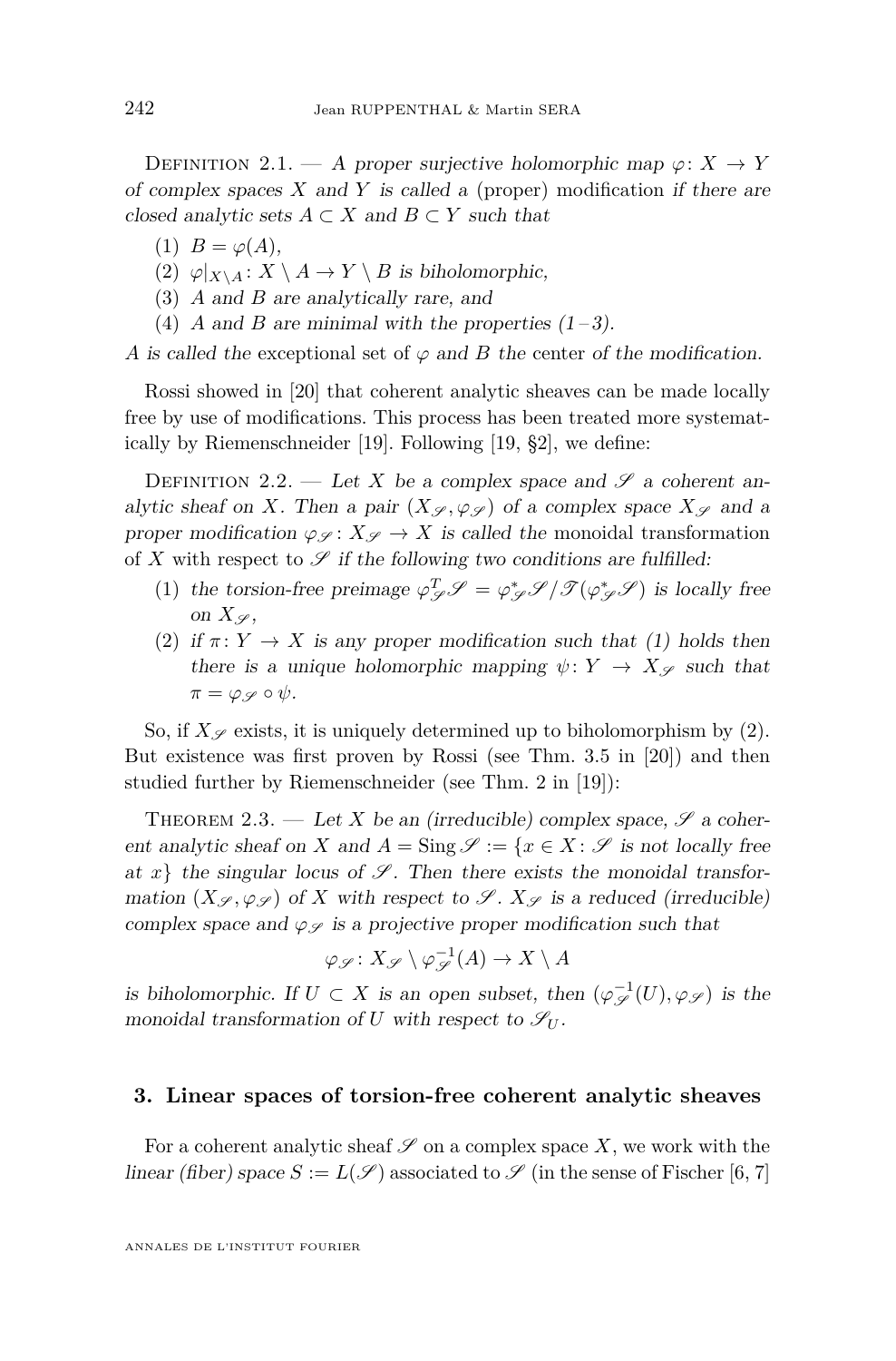and Grothendieck [\[12\]](#page-29-9)). Note that if  $\mathscr E$  is a locally free sheaf, then the linear space  $L(\mathscr{E})$  is the dual of the vector bundle which has  $\mathscr{E}$  as sheaf of sections.

Linear fiber spaces are a special case of complex analytic cones, introduced by R. Axelsson and J. Magnússon in [\[1\]](#page-28-1). Their further study of complex analytic cones in [\[2\]](#page-28-0) offers particularly also new, clarifying insights into the theory of linear spaces.

#### **3.1. Primary component of a linear space**

In the following, we will always assume that *X* is a locally irreducible complex space. Thus, *X* decomposes into disjoint connected components which can be considered separately (see e.g.  $[10,$  Chap. 9  $\S2]$ ). So, we can assume that *X* is connected, thus also globally irreducible. For a coherent analytic sheaf  $\mathscr{S}$ , let A be the thin analytic set in X where  $\mathscr{S}$  is not locally free (see [\[9\]](#page-28-5)). We call  $\text{Sing } S = \text{Sing } \mathscr{S} := A$  the singular locus of  $S = L(\mathscr{S})$  and  $\mathscr{S}$ , respectively. As *X* is irreducible,  $X' := X \setminus (A \cup X_{sing})$ and  $A^c := X \setminus A$  are connected.  $S_U \cong U \times \mathbb{C}^r$ , for small open sets  $U \subset A^c$ , implies that  $S_{A^c}$  is also connected. The set  $S_A$  is an analytic subset of *S*. Let *E* be the irreducible component of red(*S*) which contains  $S_{A^c}$ .  $PC(S) := E$ is called the primary component of *S* (following the notation of [\[18\]](#page-29-2)). We have the decomposition  $S = E \cup S_A$ .

<span id="page-7-1"></span>Remark 3.1. — Let *S* be a linear space associated to a coherent analytic sheaf  $\mathscr{S}$ . Let  $s \in \text{Hom}(S_U, U \times \mathbb{C}) \cong \mathscr{S}(U)$  be a section. Then the primary component *E* of *S* determines *s* up to torsion, i.e., if  $s|_E = 0$ , then  $s \in$  $\mathscr{T}(\mathscr{S})$ . This is clear as  $s|_E = 0$  implies that *s* is supported only on an analytically thin set.

The following observation can be deduced easily from the definition of the primary component. It is also an immediate consequence of Thm. 3.10 in [\[2\]](#page-28-0), so that we do not need to include a proof here:

<span id="page-7-0"></span>LEMMA 3.2. — Let X be a locally irreducible complex space and  $\mathscr{S}$  a coherent analytic sheaf on *X*. Let  $S = L(\mathcal{S})$  be the linear space associated to  $\mathscr S$  and *E* its primary component. If  $\mathscr S$  has a torsion element, then  $E \neq S$ . In particular, *S* is reducible or non-reduced.

Obviously, a linear space can be reducible but reduced (for instance,  ${xz = 0} \subset \mathbb{C}_x \times \mathbb{C}_z$ . The case that a linear space is irreducible and non-reduced can occur as well: Let  $S \subset \mathbb{C}^2_{x,y} \times \mathbb{C}^2_{z,w}$  be the linear space given by the ideal sheaf generated by  $h_1(x, y; z, w) := y^2z - xyw$  and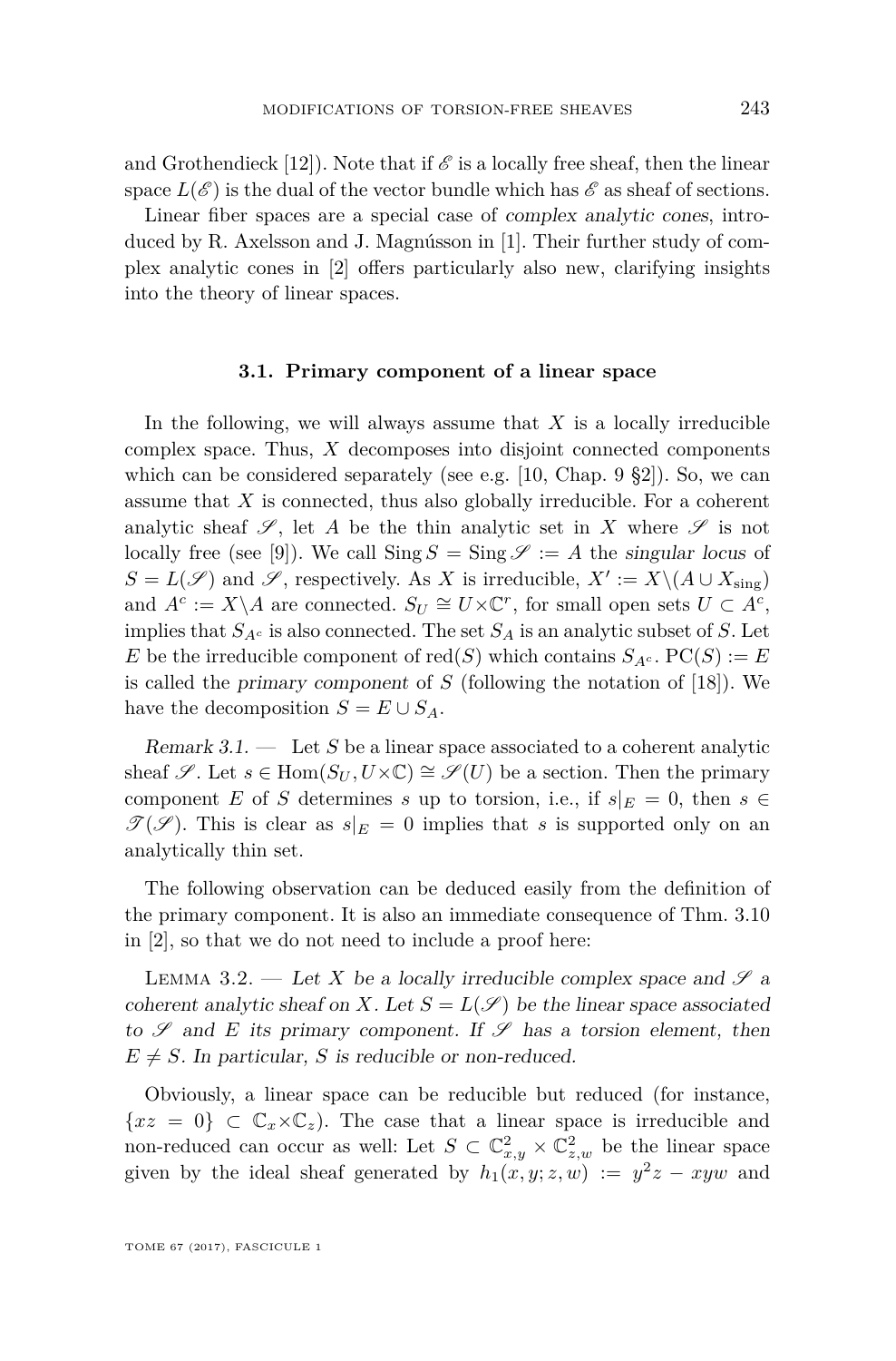$h_2(x, y; z, w) := xyz - x^2w$ . Then the primary component  $E := \text{PC}(S)$  is given by  $g(x, y; z, w) := yz - xw$ , i.e.,  $E = \text{red } S$  and *S* is irreducible. Yet, *g* does not vanish on *S* (in the unreduced sense) while  $g^2 = yzg - xwg =$  $zh_1 - wh_2$  does.

<span id="page-8-0"></span>Remark  $3.3.$  — The converse of Lemma  $3.2$  is not true:

Let  $\mathscr{J}$  be the ideal sheaf generated by  $x^2, xy, y^2$  on  $\mathbb{C}^2_{x,y}$  and  $S :=$  $L(\mathscr{J})$  the linear space associated to  $\mathscr{J}$ . Since  $\mathscr{J}$  can not be generated by 2 elements, we get rk  $S_0 = \text{rk } \mathscr{J}_0 = 3$ . Hence,  $S_0$  is a 3-dimensional analytic subset of *S*. On the other hand, the primary component has dimension  $2 +$ rk *S* = 3. Hence, *S* is not irreducible. More precisely, *S* is given in  $\mathbb{C}^2_{x,y} \times \mathbb{C}^3_z$ by the ideal sheaf generated by  $h_1(x, y; z) := yz_1 - xz_2$  and  $h_2(x, y; z) :=$  $yz_2 - xz_3$  where  $z = (z_1, z_2, z_3)$ . Since  $y(z_2^2 - z_1z_3) = z_2h_2$ , the primary component PC(*S*) is defined by the functions  $h_1, h_2$  and  $z_2^2 - z_1 z_3$ . This shows also that the fibers of  $PC(S)$  are not linear (the fiber over the origin is just  $\{z_2^2 = z_1 z_3\}$ . So, the primary component is in general not a linear space, neither in the sense of Fischer  $[6, 7]$  $[6, 7]$  $[6, 7]$  nor in the sense of Grauert  $[9].^{(2)}$  $[9].^{(2)}$ 

Actually, we see that *S* is the linear space associated to a torsion-free sheaf, and it is reduced but not irreducible. Considering analogously the ideal sheaf given by  $x^2, xy^2, y^4$ , then it turns out that the associated linear space is neither irreducible nor reduced.

In general, for an ideal sheaf  $\mathscr I$  on a reduced complex space X, the primary component of the associated linear space is given by the analytic spectrum of the Rees algebra of  $\mathscr I$  (see [\[2,](#page-28-0) Exp. 3.12(1)]):

$$
\mathrm{PC}(L(\mathscr{I}))\cong \mathrm{Specan}\left(\bigoplus\nolimits_{m\geqslant 0}\mathscr{I}^m\right).
$$

In particular,  $S(\mathscr{I}) \cong \bigoplus_{m\geqslant 0} \mathscr{I}^m$  implies that  $L(\mathscr{I}) \cong \mathrm{PC}(L(\mathscr{I}))$  (e.g. if  $\mathscr I$  is generated by an  $\mathcal O_X$ -regular sequence or by two elements, see [\[3,](#page-28-6) §3] and [\[13,](#page-29-10) (8) and Thm. 3.1] resp.).

Using Rossi's monoidal transformation, we can make the following observation about the primary component:

<sup>&</sup>lt;sup>(2)</sup> In contrast to Fischer's notion of a linear space, where it is required that  $+: S \times_X S \rightarrow$ *S* is a holomorphic map, Grauert requires in [\[9\]](#page-28-5) (only) that the addition +:  $S \oplus_X S \rightarrow S$  is holomorphic. That gives a different category of linear spaces (which is no longer dually equivalent to the category of coherent analytic sheaves). In [\[17,](#page-29-11) p. 238], Rabinowitz claims that the primary component of a linear space is a linear space in the sense of Grauert [\[9\]](#page-28-5), but not in the sense of Fischer [\[6,](#page-28-3) [7\]](#page-28-4). Our example shows that even this is not the case. More details and criteria for a Grauert linear space to be linear in Fischer's sense can be found in [\[2,](#page-28-0) §3.3].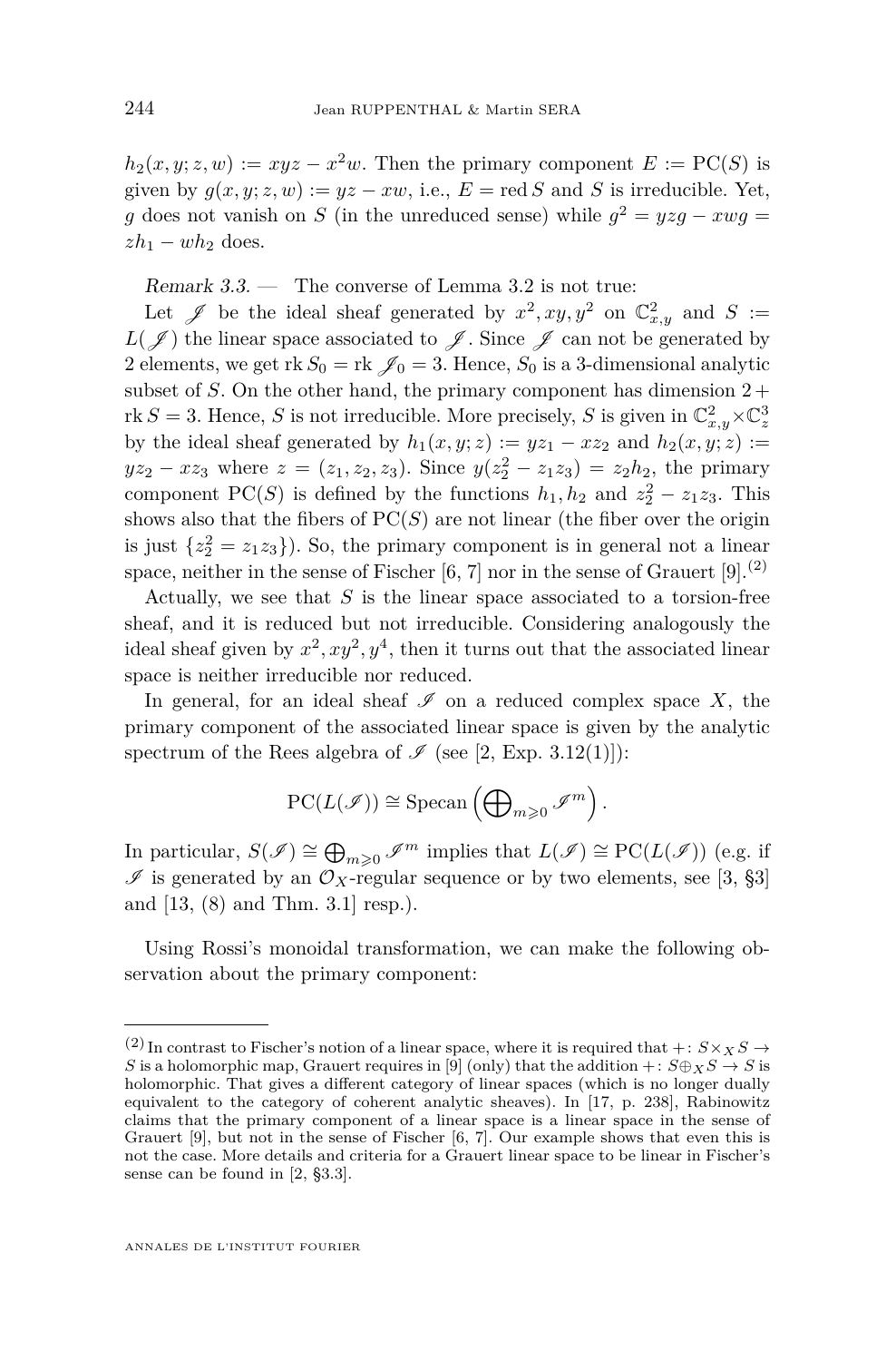<span id="page-9-0"></span>THEOREM 3.4. — Let X be a locally irreducible complex space and  $\mathscr S$ a coherent analytic sheaf on *X*. Then the primary component *E* of the linear space *S* associated to  $\mathscr S$  is locally irreducible.

Proof.  $\mathcal{A}$  As above, we can assume that X is connected, i.e., irreducible. Let

$$
\varphi:=\varphi_{\mathscr{S}}\colon X_{\mathscr{S}}\to X
$$

be the monoidal transformation of *X* with respect to  $\mathscr S$ . This implies that  $\varphi$  is biholomorphic on  $X_{\mathscr{S}} \setminus \varphi^{-1}(A)$ , where  $A \subset X$  is the thin analytic subset where  $\mathscr S$  is not locally free. Then

$$
\varphi^*S = X_{\mathscr{S}} \times_X S
$$

is the linear space associated to  $\varphi^* \mathscr{S}$ , and there is a proper holomorphic projection

$$
\text{pr} \colon \varphi^*S \to S.
$$

Now consider the natural surjective homomorphism

$$
\varphi^* \mathscr{S} \longrightarrow \varphi^T \mathscr{S} = \varphi^* \mathscr{S} / \mathscr{T} (\varphi^* \mathscr{S})
$$

which induces a closed embedding of the linear space  $V := L(\varphi^T \mathscr{S})$  into  $\varphi$ <sup>\*</sup>*S*. Note that *V* coincides with  $\varphi$ <sup>\*</sup>*S* on  $X_{\mathscr{S}} \setminus \varphi^{-1}(A)$ . Thus, the vector bundle *V* is just the primary component of  $\varphi^* S$ , and *V* is clearly locally and globally irreducible (because the base space  $X_{\mathscr{S}}$  is connected and locally irreducible).

As pr is a proper holomorphic mapping, we have that  $pr(V)$  is an irreducible analytic subset of *S* by Remmert's proper mapping theorem and the fact that holomorphic images of irreducible sets are again irreducible (see [\[10,](#page-29-5) Chap. 9, §1.3]). But  $pr(V)$  coincides with *E*, the primary component of *S*, over  $X \setminus A$ . Thus:

<span id="page-9-2"></span>
$$
(3.1) \t\t\t pr(V) = E,
$$

and so pr $|_V: V \to E$  is a proper modification. Using this and the fact that  $V$  is clearly locally irreducible, it is easy to see that  $E$  is also locally irreducible: For an open connected set  $W \subset E$ ,  $pr|_{V}^{-1}(W) \subset V$  is again open and connected, thus irreducible since  $\varphi$  is a proper modification of the irreducible *X*. But then  $W = \text{pr}|_V(\text{pr}|_V^{-1}(W))$  is also irreducible by the same argument as above (holomorphic images of irreducible sets are irreducible).

<span id="page-9-1"></span>LEMMA 3.5. — Let X be a locally irreducible complex space and  $\mathscr S$ a torsion-free coherent analytic sheaf on *X*. Then  $S = L(\mathscr{S})$  is locally irreducible if and only if the primary component of *S* is a linear space.

TOME 67 (2017), FASCICULE 1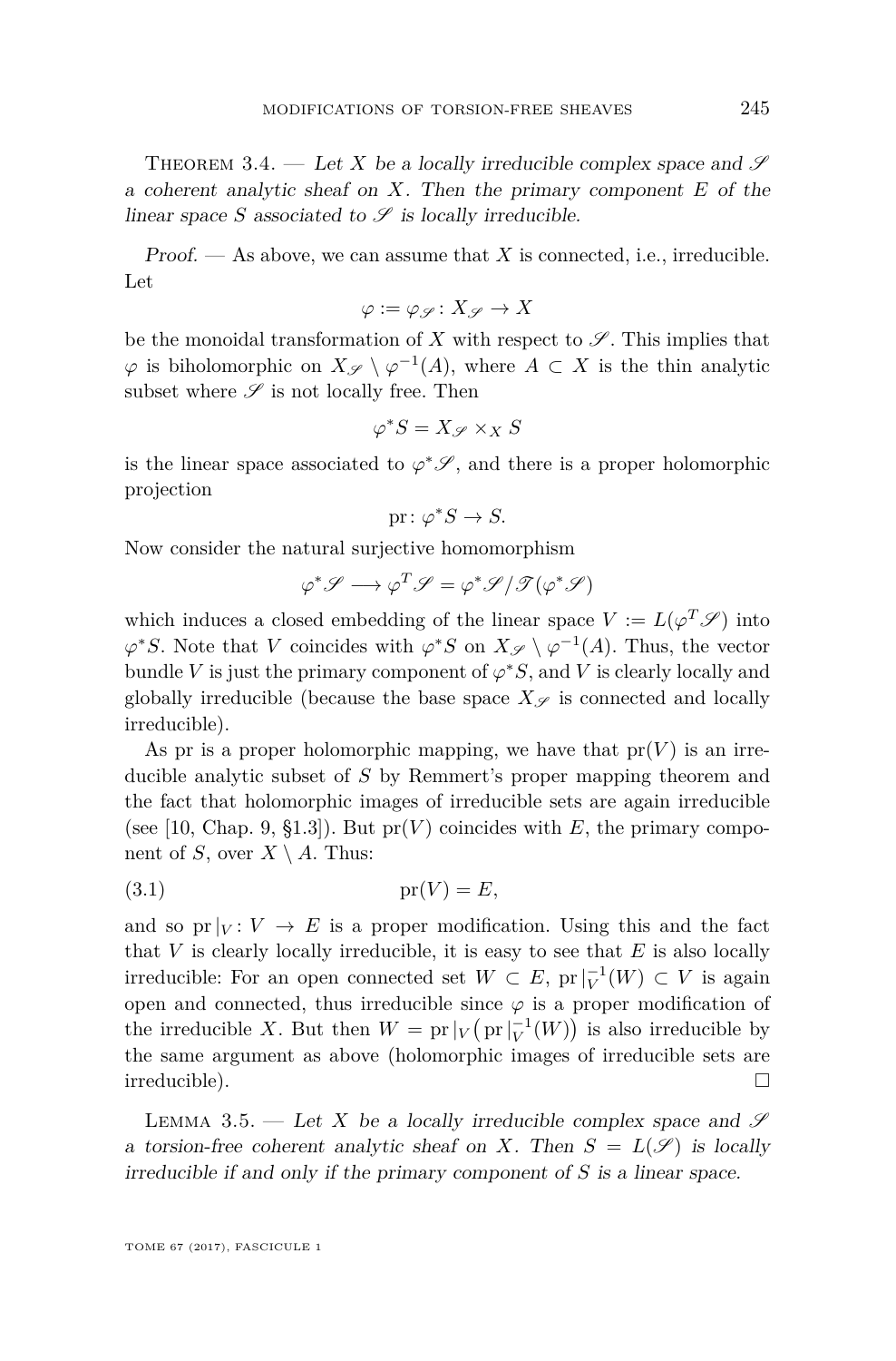Proof. — Let  $E \subset S$  denote the primary component of *S*. As  $\mathscr S$  is torsion-free, [\[2,](#page-28-0) Thm. 3.10] implies that  $E = S$  if and only if the primary component *E* is a linear space. Alternatively, this assertion can be proven by elementary computations with [\[7,](#page-28-4) Lem. 1]. The statement of the lemma follows now with Theorem [3.4.](#page-9-0)

As we have seen in the counter-example Remark [3.3,](#page-8-0) the primary component need not be a linear space (even in the sense of Grauert). Though, it appears as the analytic spectrum of a connected graded  $\mathcal{O}_X$ -algebra of finite presentation. So, it is locally isomorphic to a subcone of a trivial linear space defined by quasihomogeneous polynomials (see [\[1,](#page-28-1) Cor. 1.13]). Since a symmetric algebra and its torsion-free reduction is generated by elements of degree one, R. Axelsson and J. Magnússon actually showed in the proof of [\[1,](#page-28-1) Cor. 1.13] also the following:

<span id="page-10-0"></span>LEMMA 3.6. — Let *X* be a (locally irreducible) complex space and  $\mathscr{S}$  a coherent analytic sheaf on *X*. Then the primary component *E* of the linear space  $S = L(\mathscr{S})$  associated to  $\mathscr{S}$  is fiberwise homogeneous and *E* is locally defined as analytic set in  $U\times\mathbb{C}^N$  by holomorphic fiberwise homogeneous functions for  $U \subset X$  small enough.

If  $E\times_{X}E$  is locally irreducible, one can prove that the primary component *E* is a linear space. Yet, for an irreducible fiber space  $E \to X$ , the fiber product of  $E \times_X E$  need not be reduced (not to mention locally irreducible; for a counter-example, see [\[6,](#page-28-3) §4]). Therefore, the restriction of the addition need not be holomorphic.

#### **3.2. Linear spaces of small corank – Proof of Theorem [1.3](#page-3-1)**

For a linear space to be (locally) irreducible, it is necessary that the associated coherent analytic sheaf is torsion-free. In the following, we will prove that this is a sufficient criterion under certain additional assumptions.

DEFINITION 3.7. — For a coherent analytic sheaf  $\mathscr S$  on a complex space *X*, we define the corank of  $\mathscr S$  in a point  $p \in X$ , cork<sub>p</sub>  $\mathscr S$ , as the difference of the minimal number of generators of  $\mathscr{S}_p$  and the rank of  $\mathscr{S}_p$ , and the global corank cork  $\mathscr{S} := \sup_{p \in X} \text{cork}_p \mathscr{S}$ . The corank of a linear space is defined as the corank of the associated coherent analytic sheaf.

We get the following relation between the corank and the homological dimension of a coherent analytic sheaf: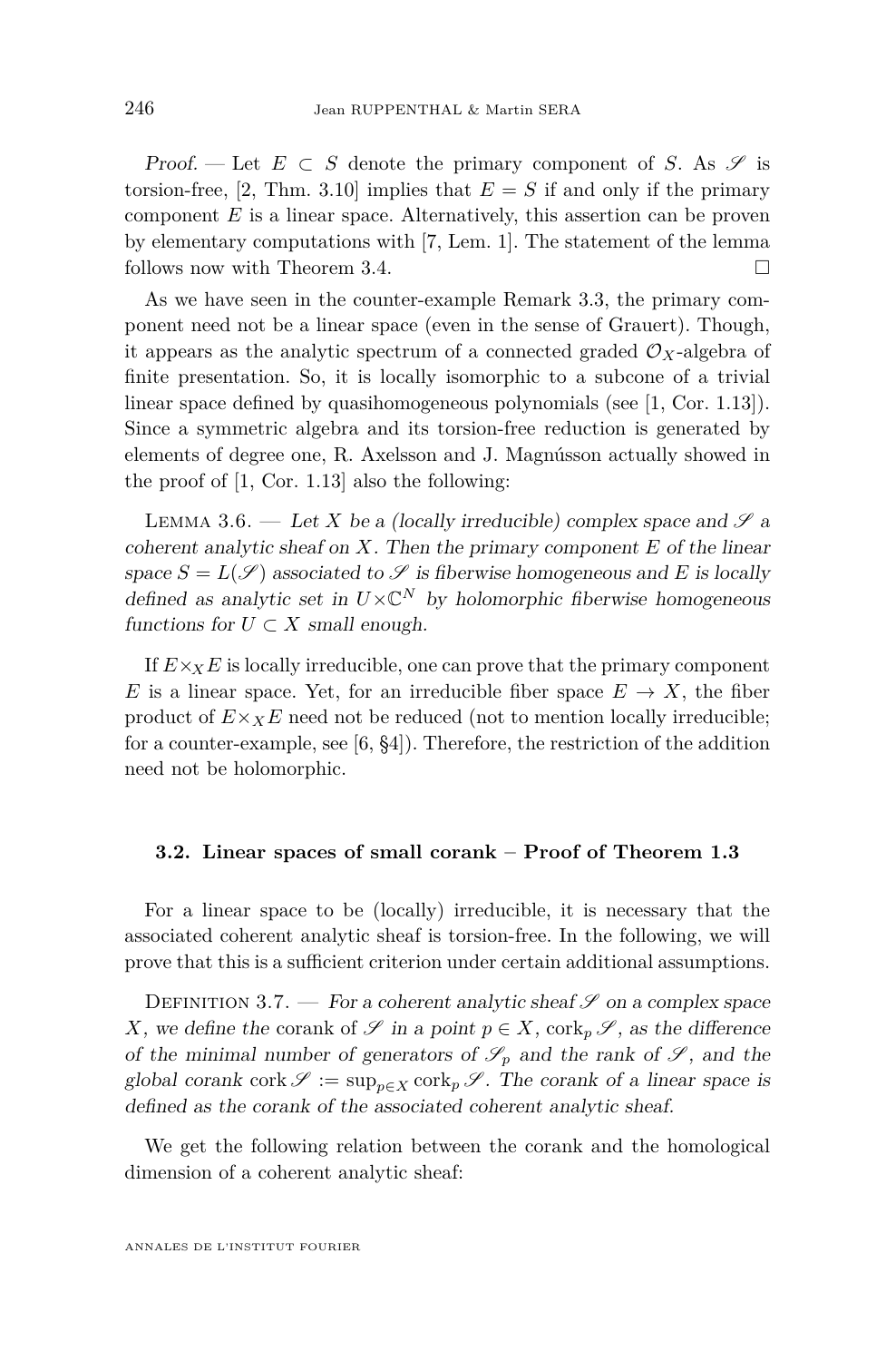<span id="page-11-1"></span>LEMMA 3.8. — Let X be a complex space and  $\mathscr S$  a coherent analytic sheaf on *X*. Then, for all  $p \in X$ , the following is equivalent:

(1) There exists a neighborhood *U* of *p* such that the following sequence is exact:

$$
\mathcal{O}_U^{\text{cork}_p\mathscr{S}} \stackrel{\alpha}{\longrightarrow} \mathcal{O}_U^{\text{rk}\mathscr{S} + \text{cork}_p\mathscr{S}} \to \mathscr{S}_U \to 0.
$$

(2) The homological dimension of  $\mathscr S$  in *p* is less or equal 1, i.e., (by definition) there exists a neighborhood *U* of *p* such that

$$
0 \to {\mathcal O}_U^m \overset{\alpha}{\to} {\mathcal O}_U^N \to {\mathscr S}_U \to 0
$$

is exact for suitable *m* and *N*.

If (1) and (2) are fulfilled, then  $\alpha$  in (1) is injective, i.e.,  $m$  and  $N$  in (2) can be chosen to be  $m = \text{cork}_p \mathscr{S}$  and  $N = \text{rk } \mathscr{S} + m$ .

Proof. — For the implication  $(1) \Rightarrow (2)$ , we just need to show that  $\alpha$ is injective: In points where  $\mathscr S$  is locally free,  $\alpha$  is injective (due to the rank / dimension). Hence,  $\mathcal{K}_{e\alpha}$  a has support on a proper analytic set in *U*, i.e., is a torsion sheaf or the zero sheaf. Since  $\mathcal{O}_U$  does not contain any torsion sheaf,  $\alpha$  is a monomorphism. (Alternatively, one can apply Lemma [3.19.](#page-16-0))

 $(2) \Rightarrow (1)$ : By the uniqueness of the minimal resolution (see e.g. [\[5,](#page-28-7) Thm. 20.2]), we can assume that *N* is equal to the minimal number of generators of  $\mathscr S$  in p, i.e.,

$$
N = \operatorname{rk}_p \mathscr{S} \stackrel{\text{def}}{=} \operatorname{cork}_p \mathscr{S} + \operatorname{rk} \mathscr{S}.
$$
  
implies 
$$
N - m = \operatorname{rk}(\mathcal{O}^N/\alpha(\mathcal{O}^m)) = \operatorname{rk} \mathscr{S}, \text{ i.e.,}
$$

$$
m = N - \text{rk } \mathscr{S} = \text{cork}_p \mathscr{S}.
$$

<span id="page-11-2"></span>Remark 3.9. — We will work with Cohen–Macaulay spaces (for a definition and some crucial properties, see e.g. [\[16,](#page-29-12) §5]). Let us recall the following facts about Cohen–Macaulay spaces which will be used below:

- (i) A complex space X is Cohen–Macaulay in  $p \in X$  if and only if for any (or at least one) non-zero-divisor *f* in the maximal ideal sheaf  $\mathfrak{m}_p$ ,  $\{f=0\}$  is Cohen–Macaulay in *p*.
- (ii) If *X* is Cohen–Macaulay and *A* is an analytic subset of *X* with codim  $A \geq 2$ , then  $\mathcal{O}(X) \to \mathcal{O}(X \backslash A)$  is bijective.
- (iii) A Cohen–Macaulay space is normal if and only if its singular set is at least 2-codimensional.

<span id="page-11-0"></span>Lemma 3.10. — Let *X* be a normal or Cohen–Macaulay space and *S* ⊂  $X \times \mathbb{C}^N$  be a linear space over *X* with at least 2-codimensional singular

The injectivity of  $\alpha$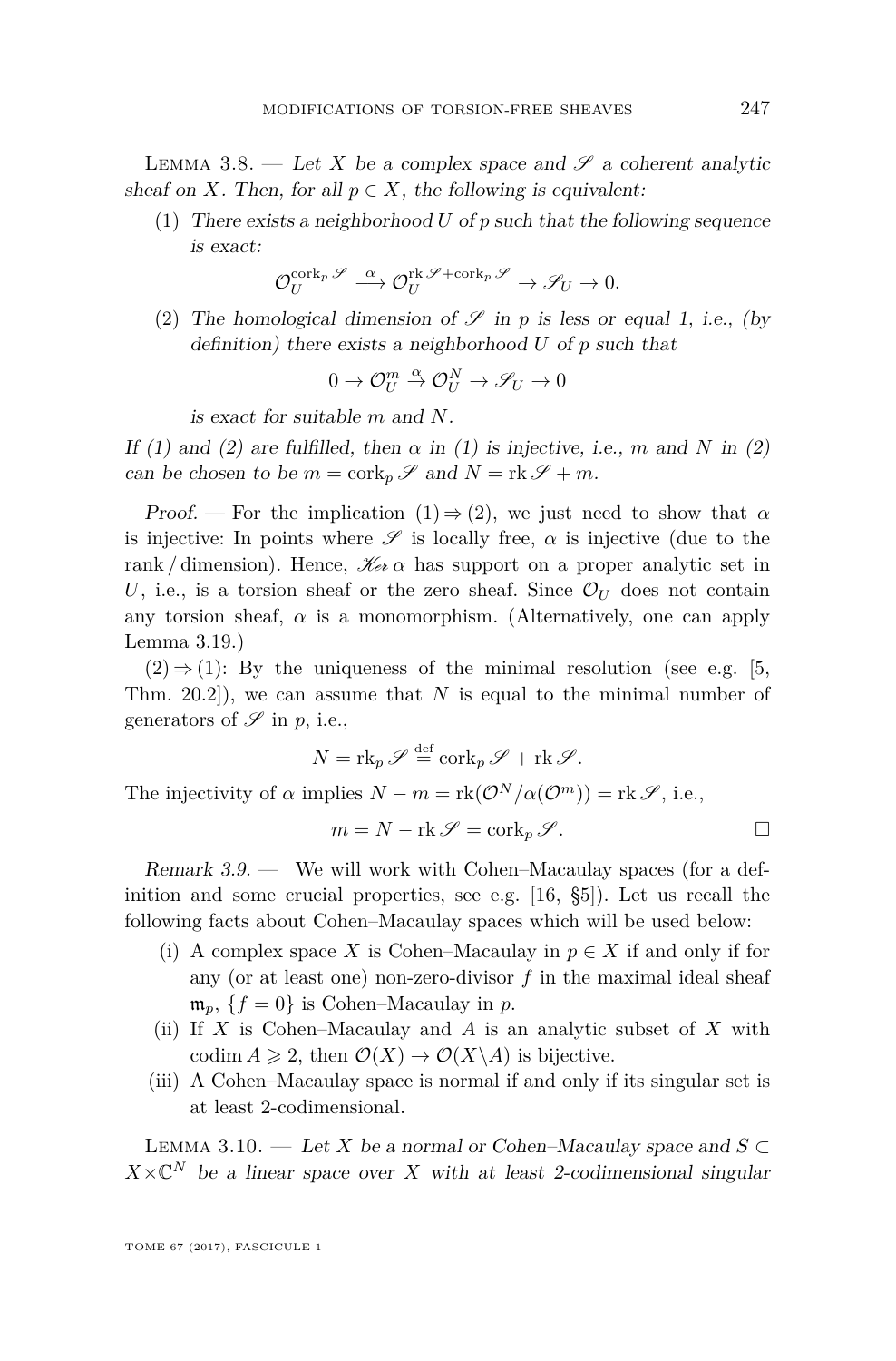locus in *X* and defined by one fiberwise linear function  $h \in \mathcal{O}(X \times \mathbb{C}^N)$ . Then *S* is locally irreducible. In particular, the coherent analytic sheaf associated to *S* is torsion-free.

Proof. — Let  $A \subset X$  denote the singular locus of  $S$  (as linear space) and *E* denote the primary component of *S*. Lemma [3.6](#page-10-0) implies that *E* is given by the ideal sheaf  $(h, g_1, ..., g_m)$  with  $g_i$  holomorphic on  $X \times \mathbb{C}^N$ and fiberwise homogeneous (shrink *X* if necessary). On the regular part  $X' := X \setminus A$  of *S*, we get  $S_{X'} = E_{X'}$ , i.e.,  $g_{i,(p,z)} \in (h)_{(p,z)} \ \forall (p,z) \in X' \times \mathbb{C}^N$ . Therefore,  $f_i := g_i/h_i$  is a holomorphic function on  $X' \times \mathbb{C}^N$ . Since we assumed *X* to be normal or Cohen–Macaulay and *A* is of codimension 2 in *X*,  $f_i$  can be extended to a holomorphic function on  $X \times \mathbb{C}^N$ . We obtain  $g_i \in (h)$  and  $E = S$ . Now, Lemma [3.2](#page-7-0) implies the second statement.  $\square$ 

Note that for the proof of Lemma [3.10,](#page-11-0) we hardly used the fact that *S* is given by a principal ideal sheaf. If *S* is defined by more than two functions while the corank of *S* is 1, it can happen that  $\mathscr{S} = \mathscr{L}(S)$  has torsion elements with support on a 2-codimensional set. Since the singular locus of a torsion-free coherent analytic sheaf on a normal complex space is at least 2-codimensional (see Cor. of [\[14,](#page-29-13) Lem. 1.1.8]), we get the following corollary from Lemma [3.10.](#page-11-0)

COROLLARY 3.11. — Let  $\mathscr S$  be a torsion-free coherent analytic sheaf on a normal complex space *X* such that  $\mathcal{O}_X \to \mathcal{O}_X^N \to \mathcal{S} \to 0$  is exact (i.e., the homological dimension of  $\mathscr S$  is at most 1, see Lemma [3.8\)](#page-11-1). Then the linear space associated to  $\mathscr S$  is locally irreducible.

For a sheaf  $\mathscr S$  of homological dimension one, but with arbitrary corank, the associated linear space  $L(\mathscr{S})$  is not necessarily locally irreducible (see Remark [3.3,](#page-8-0) where the ideal sheaf is of homological dimension one and of corank two). If  $\text{codim}\{x\colon \text{cork}_x \mathscr{S} \geq k\} > k$  for all  $k \geq 1$ , then  $L(\mathscr{S})$  is irreducible (see Prop. 3.11 in [\[2\]](#page-28-0)). But, it is not clear whether  $L(\mathscr{S})$  is reduced. At least, we can prove that  $\mathscr S$  is torsion-free:

<span id="page-12-1"></span>LEMMA  $3.12.$  — Let *X* be a normal or Cohen–Macaulay space, and let  $\mathscr S$  be a coherent analytic sheaf on  $X$  such that the homological dimension of  $\mathscr S$  is at most one and Sing  $\mathscr S$  has at least codimension 2 in X. Then  $\mathscr S$ is torsion-free.

Proof. — Let A denote the singular locus of  $\mathscr{S}$ . By Lemma [3.8,](#page-11-1) every point  $p \in X$  has a neighborhood U such that

<span id="page-12-0"></span>(3.2) 
$$
0 \to \mathcal{O}_U^m \stackrel{\alpha}{\longrightarrow} \mathcal{O}_U^N \to \mathcal{S}_U \to 0,
$$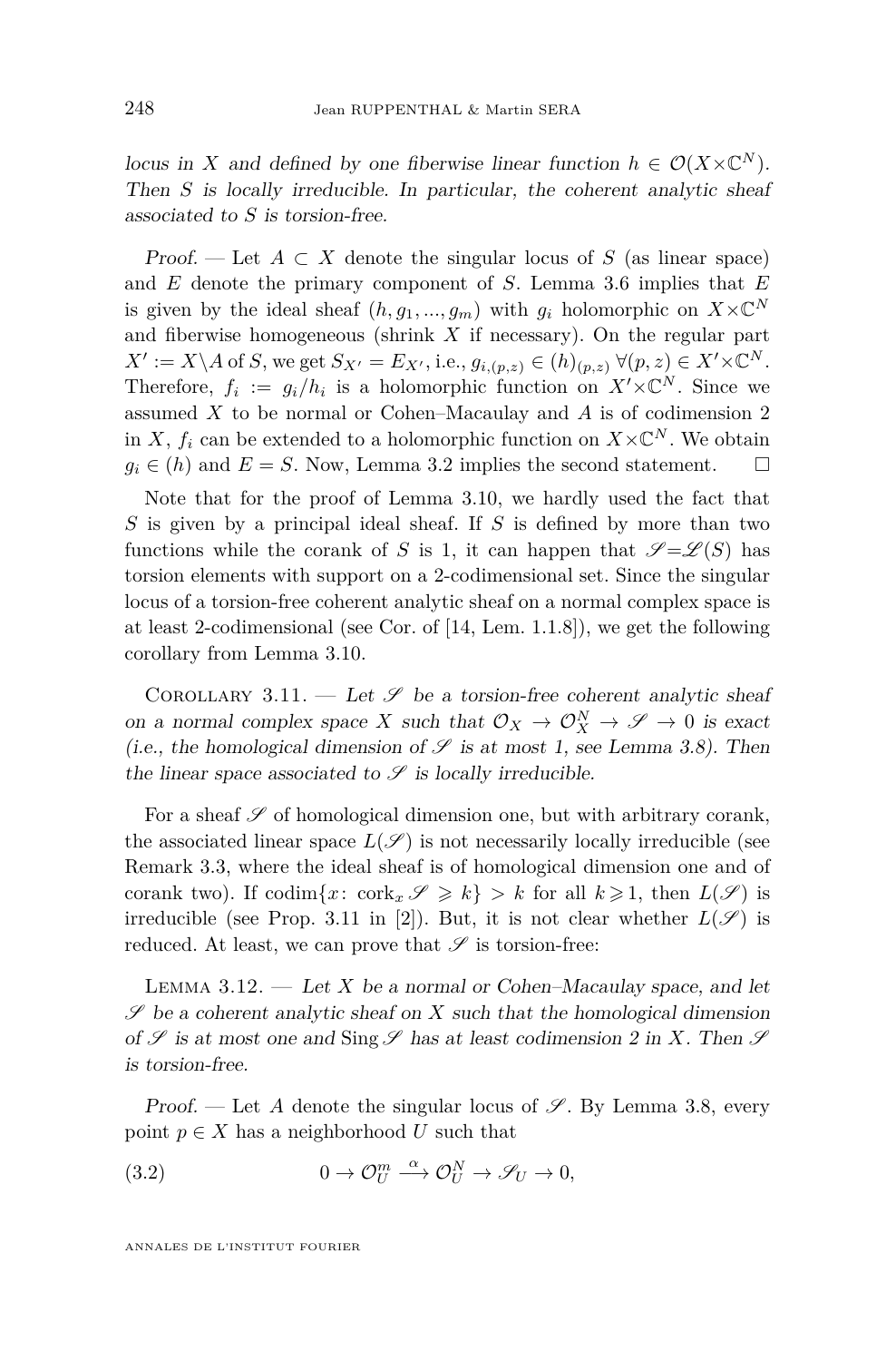with  $m := \text{cork}_p \mathscr{S}$  and  $N := \text{rk } \mathscr{S} + m$ . Therefore, the associated linear space  $S := L(\mathscr{S}_U)$  is defined by *m* holomorphic functions  $h_j$  on  $U \times \mathbb{C}^N$ which are fiberwise linear. Let  $s$  be a torsion section of  $\mathscr{S}$ , i.e., there exists an  $r \in \mathcal{O}_X^*(U)$  with  $rs = 0$  for small enough *U*. We can understand  $s(x, z) =$  $\sum_{i=1}^{N} s_i(x)z_i$  as fiberwise linear holomorphic function on  $U_x \times \mathbb{C}^N_z$ , and will show that *s* is zero on *S*, i.e., *s* is in the ideal sheaf generated by  $h_j$ ,  $j = 1, ..., m$ 

 $rs = 0$  on *S* implies that there exist *m* holomorphic functions  $a_j$  on *U* (shrinking *U* if necessary) such that

$$
rs = \sum_{j=0}^{m} a_j h_j.
$$

Since *s* is represented by the tuple  $(s_i)$  in  $\mathcal{O}_U^N$ ,  $(a_j) \in \mathcal{O}_U^m$  is the preimage  $\alpha^{-1}(r \cdot (s_i)) = r\alpha^{-1}((s_i))$  under  $\alpha$  in [\(3.2\)](#page-12-0).  $(a_j)$  is uniquely determinate since  $\alpha$  is injective. The support of  $\mathcal{T}(\mathcal{S})$  is contained in *A*, i.e.,  $s = 0$  on *S* over  $U' := U \backslash A$ . In particular, for all  $x \in U'$ , there exists the decomposition

$$
s_x = \sum_{j=0}^m b_{j,x} h_{j,x}.
$$

A priori,  $b_j$  depends on *x*. Yet, since they are uniquely determined ( $\alpha$  is injective), they are independent and exist on  $U'$ . In particular,  $b_j = \frac{a_j}{r}$  on *U*<sup> $'$ </sup>. Since *A* is at least 2 codimensional and  $U \subset X$  is normal or Cohen– Macaulay,  $\frac{a_j}{r}$  are holomorphic maps on *U* (see e.g. Remark [3.9\(](#page-11-2)ii)). Hence,

$$
s = \sum_{j=0}^{m} \frac{a_j}{r} h_j,
$$
 as desired.  $\square$ 

We call a normal complex space factorial if its structure sheaf is factorial (also called unique factorization domain). In this case, hypersurfaces are (locally) given as the zero set of one holomorphic function. The simplest examples for factorial spaces are manifolds.

<span id="page-13-0"></span>THEOREM  $3.13.$  — Let *S* be a linear space over a factorial complex space  $X$  which is locally defined by one holomorphic fiberwise linear function in  $X \times \mathbb{C}^{rk S+1}$  (i.e., the associated ideal sheaf is a principal ideal sheaf). Then the primary component of *S* is a linear space.

Proof. — Let  $S \subset X \times \mathbb{C}^N$  be given by the fiberwise linear  $h \in \mathcal{O}(X \times \mathbb{C}^N)$ . The primary component *E* of *S* is an irreducible hypersurface. Since *X* (and, hence,  $X \times \mathbb{C}^N$ ) is factorial, the ideal sheaf  $\mathscr{J}_E$  is generated by one element *g*. By Lemma [3.6,](#page-10-0) we get *g* is fiberwise homogeneous. Moreover, *g* divides *h*. Hence, it has to be fiberwise linear. This implies that *E* is a linear space.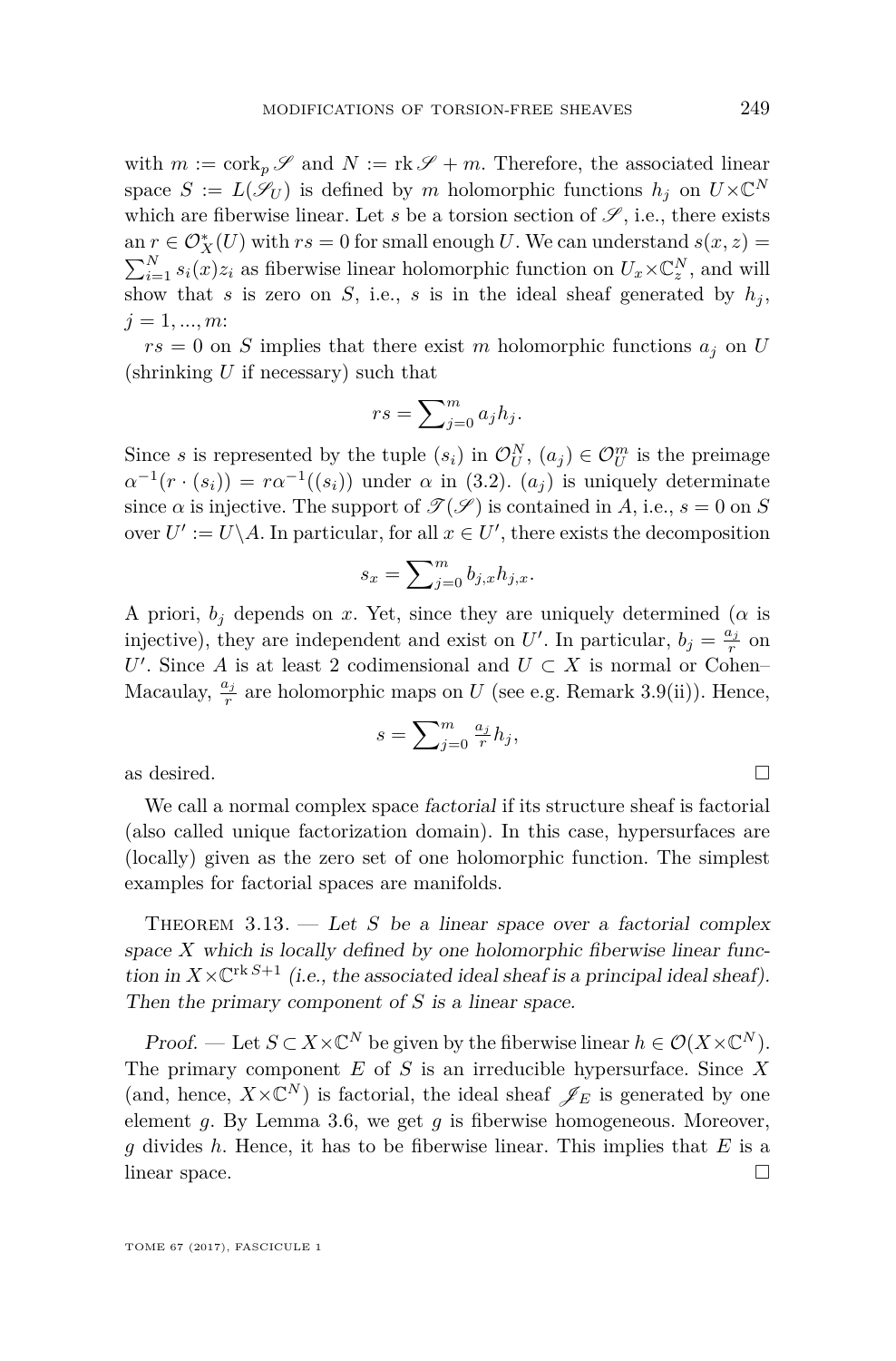<span id="page-14-0"></span>LEMMA 3.14. — Let *X* be a factorial complex space and  $S \subset X \times \mathbb{C}^N$ a linear space associated to a torsion-free coherent analytic sheaf on *X*. Then *S* can be defined by locally irreducible holomorphic fiberwise linear functions.

Proof. — Let the linear space *S* be defined by fiberwise linear  $h_1, ..., h_m \in$  $\mathcal{O}(X \times \mathbb{C}^N)$ . Let  $S_i := \text{PC}(\{h_i = 0\})$  be defined by the fiberwise linear  $g_i \in$  $\mathcal{O}(X \times \mathbb{C}^N)$  (using Theorem [3.13\)](#page-13-0). We will prove  $S = \bigcap S_i$ , i.e.,  $(h_i)_{i=1}^m =$  $(g_j)_{j=1}^m$ :

Since  $g_j | h_j$ , we get  $(h_i)_{i=1}^m \subset (g_j)_{j=1}^m$ . On the other hand,  $g_j$  vanishes on  $S_j$ . Hence, it vanishes on  $PC(S)$ , as well. Since the coherent analytic sheaf  $\mathscr{L}(S)$  associated to *S* is torsion-free, we get  $g_j = 0$  on *S* (in the non-reduced sense; see Remark [3.1\)](#page-7-1), i.e.,  $g_j \in (h_i)_{i=1}^m$ .

<span id="page-14-1"></span>THEOREM 3.15. — Let  $\mathscr S$  be a torsion-free coherent analytic sheaf of corank 1 on a factorial complex space *X*. Then the linear space associated to  $\mathscr S$  is locally irreducible and, for small enough open  $U \subset X$ , there exists an exact sequence

$$
0 \to \mathcal{O}_U \to \mathcal{O}_U^{\text{rk}\mathscr{S}+1} \to \mathscr{S}_U \to 0,
$$

i.e., the homological dimension of  $\mathscr S$  is at most 1 (see Lemma [3.8\)](#page-11-1).

Proof. — Lemma [3.14](#page-14-0) implies, for small enough open  $U \subset X$ , that the linear space *S* associated to  $\mathscr{S}_U$  can be defined by irreducible fiberwise linear  $h_1, ..., h_m \in \mathcal{O}(U \times \mathbb{C}^N)$  with  $N = \text{rk } \mathscr{S} + 1$ . Yet, the primary component *E* of *S* is already an irreducible hypersurface in  $U \times \mathbb{C}^N$ . Hence, *E* coincides with  $S_i := \{h_i = 0\}$  and is a linear space. Lemma [3.5](#page-9-1) implies  $S = E = S_i$ .

We obtain the exact sequence  $\mathcal{O}_U \xrightarrow{h_i^*} \mathcal{O}_U^N \to \mathcal{S}_U \to 0$ . Lemma [3.8,](#page-11-1)  $(1)\Rightarrow (2)$  or Lemma [3.19](#page-16-0) give the injectivity of  $h_i^*$ . — Процессиональные просто производства и продата и производства и производства и производства и производства<br>В 1990 году в 1990 году в 1990 году в 1990 году в 1990 году в 1990 году в 1990 году в 1990 году в 1990 году в<br>

Let us generalize this for sheaves with corank 2:

THEOREM 3.16. — Let X be a factorial Cohen–Macaulay space and let *S* be a linear space of corank 2 on *X* such that Sing *S* has at least codimension 3 in X and the coherent analytic sheaf  $\mathcal{L}(S)$  associated to S is torsion-free. Then *S* is locally irreducible.

Proof. — The proof is similar to the proof of Lemma [3.10.](#page-11-0) Let *S* ⊂  $U \times \mathbb{C}^N$  be defined by the fiberwise linear  $h_1, ..., h_m \in \mathcal{O}(U \times \mathbb{C}^N)$  for an open subset  $U \subset X$  with  $N = 2 + \text{rk } S$ . Because of Lemma [3.14,](#page-14-0) we can assume that  $S_i := \{h_i = 0\}$  is locally irreducible. In particular,  $S_i$  is Cohen– Macaulay. Let us assume  $h_1, h_2 \neq 0$  and  $h_2 \notin (h_1)$ . Since  $h_1$  is irreducible,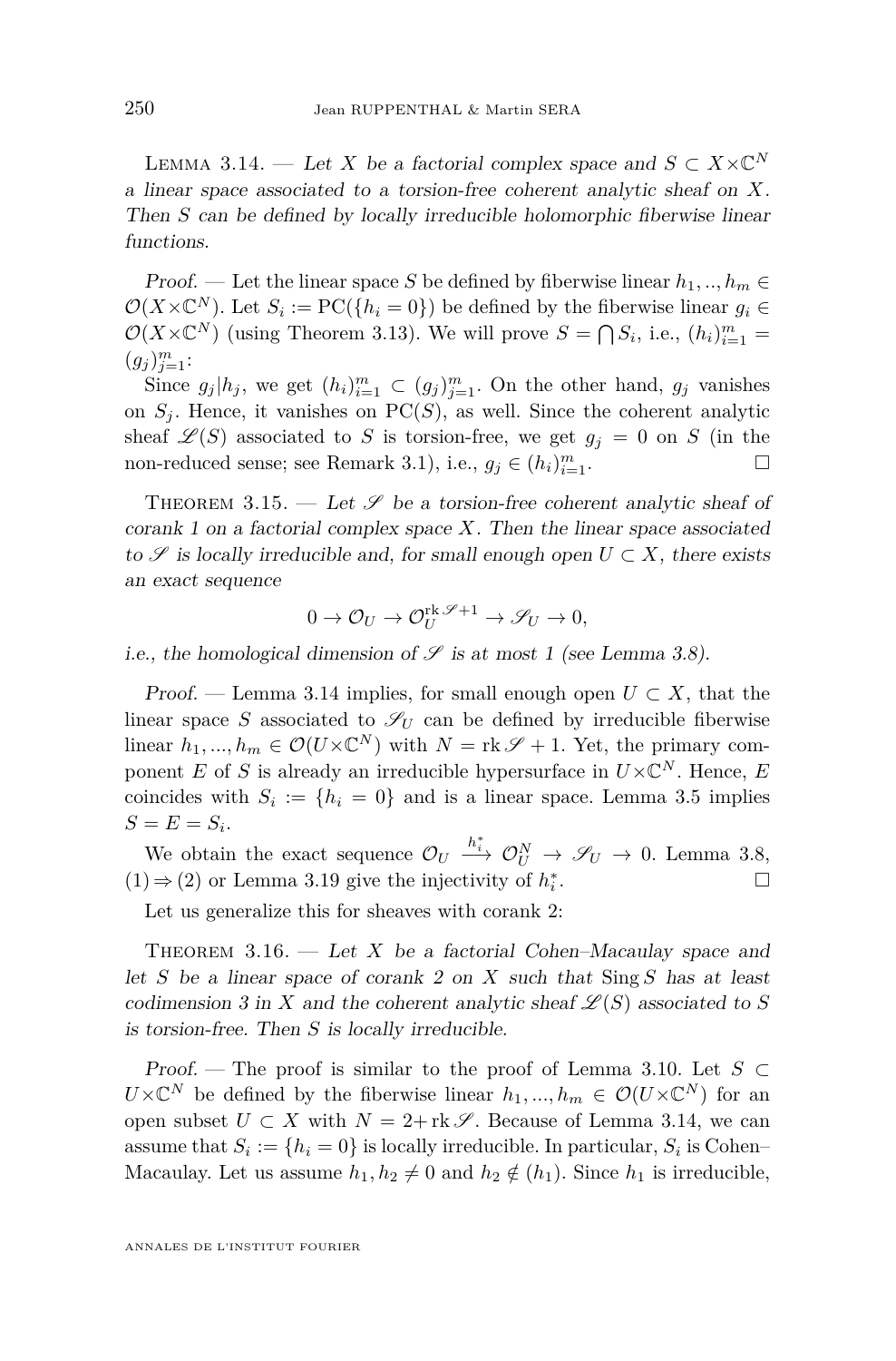$S_{12} := S_1 \cap S_2$  is a linear space with the same rank as *S*. We will prove that  $S_{12}$  coincides with  $E := \mathrm{PC}(S)$ :

By Lemma [3.6,](#page-10-0) *E* is defined by  $g_1, ..., g_k$  (in particular,  $h_i \in (g_1, ..., g_k)$ ). Let *A* denote the singular locus of *S* and  $U' = U \ A$ . Since  $E \subset S_{12}$  and  $\dim E_{U'} = \dim S_{12,U'}$ , we get  $E = S_{12}$  over *U'*. Hence, we obtain  $g_{j,(p,z)} \in$  $(h_1, h_2)_{(p,z)}$  for all  $(p, z) \in S_{1,U'}$ . This means  $\frac{g_j}{h_2}$  is a holomorphic function on  $S_{1,U'}$ . By assumption,  $\text{codim}_{S_1}((A \times \mathbb{C}^N) \cap S_1) \geq \text{codim}_{U \times \mathbb{C}^N} (A \times \mathbb{C}^N) 1 \geq 2$ . Taking into account that  $S_1$  is Cohen–Macaulay, we conclude that *gj*  $\frac{g_j}{h_2}$  is holomorphic on  $S_1$  and, hence,  $g_j \in (h_1, h_2)$ , i.e.,  $E = S_{12}$ . Lemma [3.5](#page-9-1) implies the claim.

<span id="page-15-1"></span>COROLLARY 3.17. — Let *X* be a factorial Cohen–Macaulay space and  $\mathscr S$  be a torsion-free coherent analytic sheaf  $\mathscr S$  of corank 2 on  $X$  with at least 3-codimensional singular locus. Then the linear space associated to  $\mathscr S$  is locally irreducible and, for small enough open *U* ⊂ *X*, there exists an exact sequence

$$
0 \to \mathcal{O}_U^2 \to \mathcal{O}_U^{\text{rk}\mathscr{S}+2} \to \mathscr{S}_U \to 0,
$$

i.e., the homological dimension of  $\mathscr S$  is at most 1.

Keeping the counter-example Remark [3.3](#page-8-0) in mind, one sees the assumption on the codimension is necessary.

Proof of Theorem [1.3.](#page-3-1) — Lemma [3.2](#page-7-0) gives the implication  $(2) \Rightarrow (1)$ , and Theorem [3.15](#page-14-1) and Corollary [3.17](#page-15-1) yield the implication  $(1) \Rightarrow (3, 4)$ .  $(4) \Rightarrow (1)$  is obtained by Lemma [3.12.](#page-12-1) There is one implications left.

 $(3) \Rightarrow (2)$ : Assume that (3) is satisfied, i.e., that  $S := L(\mathscr{S})$  is locally irreducible. By definition, this implies that *S* is reduced. But *S* is connected. So, there can be just one irreducible component, i.e., (2) holds also.

If the codimension of the singular set of  $\mathscr S$  is big enough, we can prove normality of the linear space associated to  $\mathscr{S}$ .

<span id="page-15-0"></span>THEOREM  $3.18.$  — Let *X* be a factorial Cohen–Macaulay space and S be a torsion-free coherent analytic sheaf on *X* of corank at most 2 with codim Sing  $\mathscr{S} \geqslant 2 + \mathrm{cork}\, \mathscr{S}$ . Then the linear space associated to  $\mathscr{S}$  is normal.

*Proof.* — Let  $S \subset U \times \mathbb{C}^N$  be the linear space associated to  $\mathscr S$  on an open subset *U* of *X* with  $N = \text{rk } \mathscr{S} + \text{cork } \mathscr{S}$ . Theorem [3.15](#page-14-1) or Corollary [3.17](#page-15-1) implies that *S* is Cohen–Macaulay. Let  $A := \text{Sing } S = \text{Sing } \mathscr{S}_U \subset U$  denote the singular locus of *S* as linear space. The singular set  $S_{\text{sing}}$  of *S* as analytic subset of  $U \times \mathbb{C}^N$  is contained in  $((A \times \mathbb{C}^N) \cap S) \cup S_{U_{\text{sing}} \setminus A}$ . We get

$$
\operatorname{codim}_S((A \times \mathbb{C}^N) \cap S) \geqslant \operatorname{codim}_U A - \operatorname{cork} \mathscr{S} \geqslant 2
$$

TOME 67 (2017), FASCICULE 1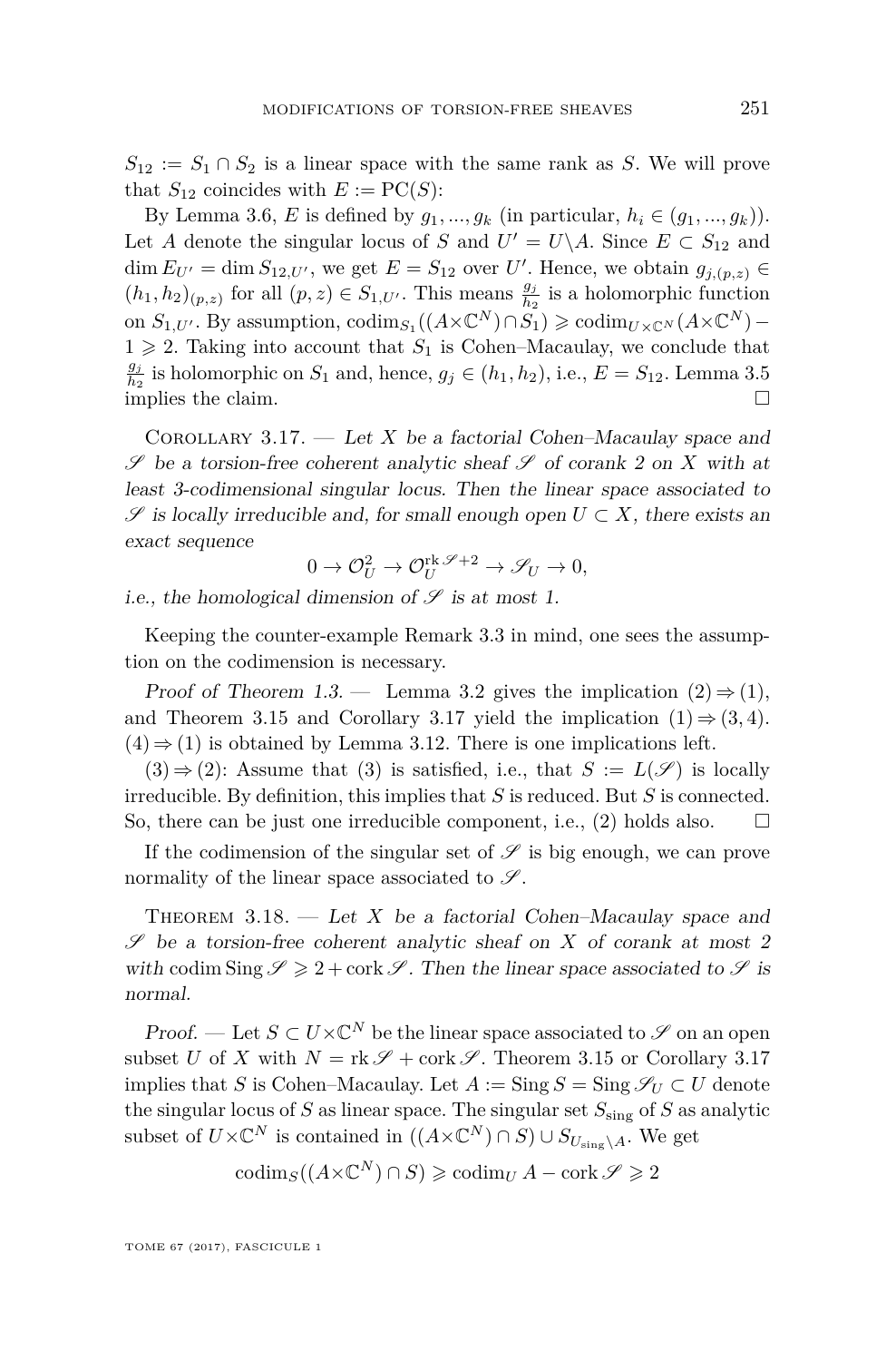and codim<sub>*S*</sub>  $S_{U_{\text{sing}}}\geqslant A \geqslant \text{codim } U_{\text{sing}} \geqslant 2$  since  $U \subset X$  is normal and  $S_{U \setminus A}$ is a vector bundle. Hence, codim<sub>*S*</sub>  $S_{\text{sing}} \geq 2$ . Remark [3.9\(](#page-11-2)iii) (see e.g. [\[16,](#page-29-12) Cor. 5.2]) implies that *S* is actually normal.

#### **3.3. More preliminaries on torsion**

Throughout the paper, we will use the following observation without mentioning explicitly. Let  $\psi \colon \mathscr{F} \to \mathscr{G}$  be a morphism of analytic sheaves on a (locally irreducible) complex space  $(X, \mathcal{O}_X)$ . Then  $\psi$  induces a canonical map

$$
\widehat{\psi}\colon \mathscr{F}/\mathscr{T}(\mathscr{F})\to \mathscr{G}/\mathscr{T}(\mathscr{G})
$$

because the torsion sheaf  $\mathcal{T}(\mathcal{F})$  of  $\mathcal{F}$  is mapped by  $\psi$  into the torsion sheaf  $\mathscr{T}(\mathscr{G})$  of  $\mathscr{G}: r_x\psi(s_x) = \psi(r_x s_x) = 0$  for germs  $r_x \in \mathcal{O}_{X,x}, s_x \in \mathscr{T}(\mathscr{F})_x$ with  $r_x s_x = 0$ . Note that particularly  $\mathscr{T}(\mathscr{F}) \subset \text{ker } \psi$  if  $\mathscr{G}$  is torsion-free.

<span id="page-16-0"></span>LEMMA 3.19. — Let *X* be a locally irreducible complex space,  $\mathscr{F}$  and  $\mathscr{G}$ coherent analytic sheaves on *X* such that there exists a morphism  $\psi \colon \mathscr{F} \to$  $\mathscr G$  which is a monomorphism on an open dense subset of X. If  $\mathscr F$  is torsion-free, then  $\psi$  is a monomorphism. If not,  $\psi$  induces a monomorphism  $\psi$ :  $\mathscr{F}/\mathscr{T}(\mathscr{F}) \rightarrow \mathscr{G}/\mathscr{T}(\mathscr{G})$ .

Proof. — The second statement follows from the considerations above and the torsion-free case. Hence, we can assume that  $\mathscr F$  is torsion-free. Let F and G denote the linear spaces associated to  $\mathscr F$  and  $\mathscr G$ , respec-tively. Theorem [3.4](#page-9-0) implies that  $PC(F)$  and  $PC(G)$  are locally irreducible. Let  $\psi$  be a monomorphism on the open dense subset *W* of *X* with  $W \subset$  $X\backslash(\text{Sing }\mathscr{F}\cap \text{Sing }\mathscr{G})$ . Thus,  $\psi$  induces a holomorphic fiberwise linear map  $\psi^*$ :  $G \to F$  such that  $\psi^*_{W}$ :  $G_W \to F_W$  is a surjective map of vector bundles. Let *s* be a section in  $\mathcal{K}_{e\ell} \psi$ , i.e.,  $\psi^* \circ s$  vanishes on *G*. We get that *s* vanishes on  $F_W$  and, hence, on PC(*F*). Since  $\mathscr F$  is torsion free, we obtain  $s = 0$  (cf. Remark [3.1\)](#page-7-1).

Alternatively, one can prove this lemma by using only sheaf-theoretical terminology and arguments (cf. the proof of Lemma [5.1\)](#page-19-0).

Note the following trivial consequence of the definition of the pullback:

<span id="page-16-1"></span>LEMMA 3.20. — Let  $S \subset U \times \mathbb{C}^N$  be a linear space over a complex space *U*, and let  $\pi: V \to U$  be a holomorphic map. Then the pullback  $\pi^*(S)$  =  $V \times_U S$  can be embedded in  $V \times \mathbb{C}^N$ .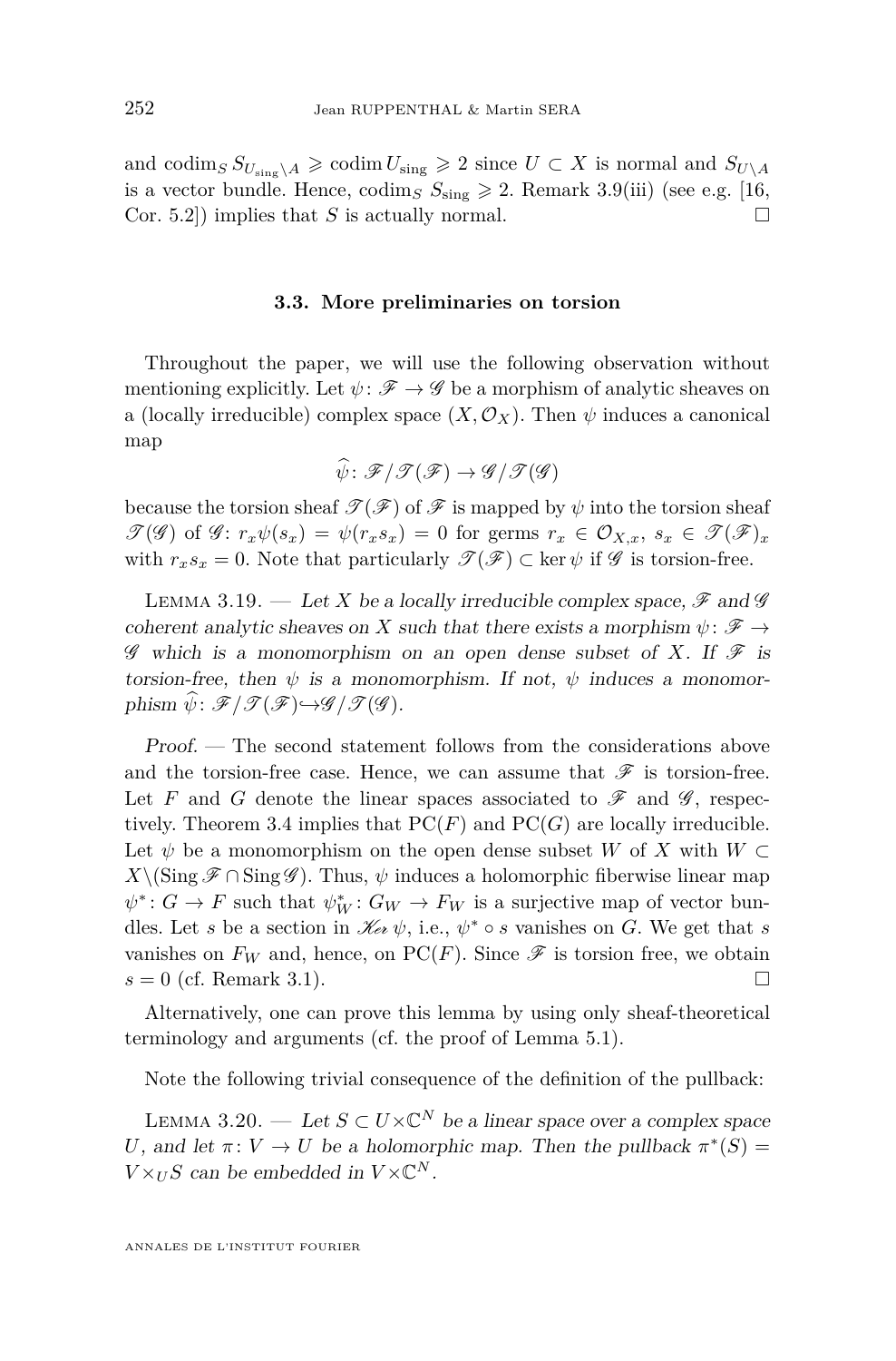<span id="page-17-0"></span>Remark 3.21.  $\qquad$  Let  $\mathscr S$  be a coherent analytic sheaf over a locally irreducible complex space *X*. Let  $\varphi = \varphi_{\mathscr{S}} : X_{\mathscr{S}} \to X$  be the monoidal transformation of *X* with respect to  $\mathscr{S}$ , i.e.,  $\mathscr{E} := \varphi^T \mathscr{S}$  is locally free. Note that *X*<sub>S</sub> is again locally irreducible. Then  $\varphi$ <sup>∗</sup>S<sup></sup> has torsion in a point *q* if and only if  $\mathscr S$  is not locally free in  $\varphi(q)$  (see [\[18\]](#page-29-2)). We will give a short, alternative proof with the statements from above. Let *S*, *S* <sup>∗</sup> and *E* denote the linear complex spaces associated to  $\mathscr{S}, \varphi^* \mathscr{S}$  and  $\mathscr{E}$ , respectively. If  $\mathscr{S}$  is not locally free in  $\varphi(q)$ , then dim  $E_q < \dim S_{\varphi(q)}$  (as dim  $E_q = \text{rk } E = \dim S_{\widetilde{Z}}$ in all points  $\tilde{q}$  where  $\mathscr S$  is locally free, see [\[11,](#page-29-1) §1.1]). Lemma [3.20](#page-16-1) implies  $\dim S_q^* = \dim S_{\varphi(q)} > \dim E_q$ . Since  $\text{PC}(S^*) = E$ , we obtain that  $S^*$  is reducible in  $(q, 0)$ , i.e.,  $\varphi^* \mathscr{S}$  has torsion in *q* by Lemma [3.5.](#page-9-1) The other implication of the claim is trivial.

#### <span id="page-17-2"></span>**4. Direct images of torsion-free preimage sheaves**

In this section, we will prove Theorem [1.4](#page-4-1) and more:

<span id="page-17-1"></span>THEOREM 4.1. — Let *X* be a locally irreducible complex space,  $\mathscr{S}$  a torsion-free coherent analytic sheaf on *X* and  $\pi: Y \to X$  a proper modification of *X*.

- (i) Then the canonical homomorphisms  $\mathscr{S} \to \pi_*(\pi^*\mathscr{S})$  and  $\mathscr{S} \to$  $\pi_*(\pi^T \mathscr{S})$  both are injective, where  $\pi^T \mathscr{S}$  is the torsion-free preimage sheaf of  $\mathscr S$  under  $\pi$ .
- (ii) If the linear space  $L(\mathscr{S})$  associated to  $\mathscr{S}$  is locally irreducible and  $L(\pi^* \mathscr{S})$  is reduced, then  $\pi_*(\pi^* \mathscr{S}) \to \pi_*(\pi^T \mathscr{S})$  is injective.
- (iii) If the linear space  $L(\mathscr{S})$  is normal, then

$$
\mathscr{S} \cong \pi_*(\pi^T \mathscr{S}).
$$

Proof. — We can assume that *X* is connected. Let *S* denote the linear space associated to  $\mathscr{S}, A \subset Y$  the set where  $\pi$  is not biholomorphic and  $A^c$ the complement.  $S^* = Y \times_X S$  is the linear space associated to  $\mathscr{S}^* := \pi^* \mathscr{S}$ . Let  $pr: S^* \to S$  denote the projection, let *E* be the linear space associated to  $\mathscr{E} := \pi^T \mathscr{S}$ , let *U* be an open Stein set in *X*, and let  $V := \pi^{-1}(U)$ . The construction of the linear spaces implies

$$
\text{Hom}(S_U, U \times \mathbb{C}) \cong \mathscr{S}(U),
$$
  
\n
$$
\text{Hom}(S_V^*, V \times \mathbb{C}) \cong \pi^* \mathscr{S}(V) = (\pi_*(\pi^* \mathscr{S})) (U)
$$
  
\nand 
$$
\text{Hom}(E_V, V \times \mathbb{C}) \cong \mathscr{E}(V) = (\pi_* \mathscr{E}) (U).
$$

Let *N* be an integer big enough, so that  $S_U$  can be realized as a subset of  $U\times\mathbb{C}^N$ . We obtain closed embeddings  $E_V\subset S_V^*\subset V\times\mathbb{C}^N$ , and  $(q, z)$  is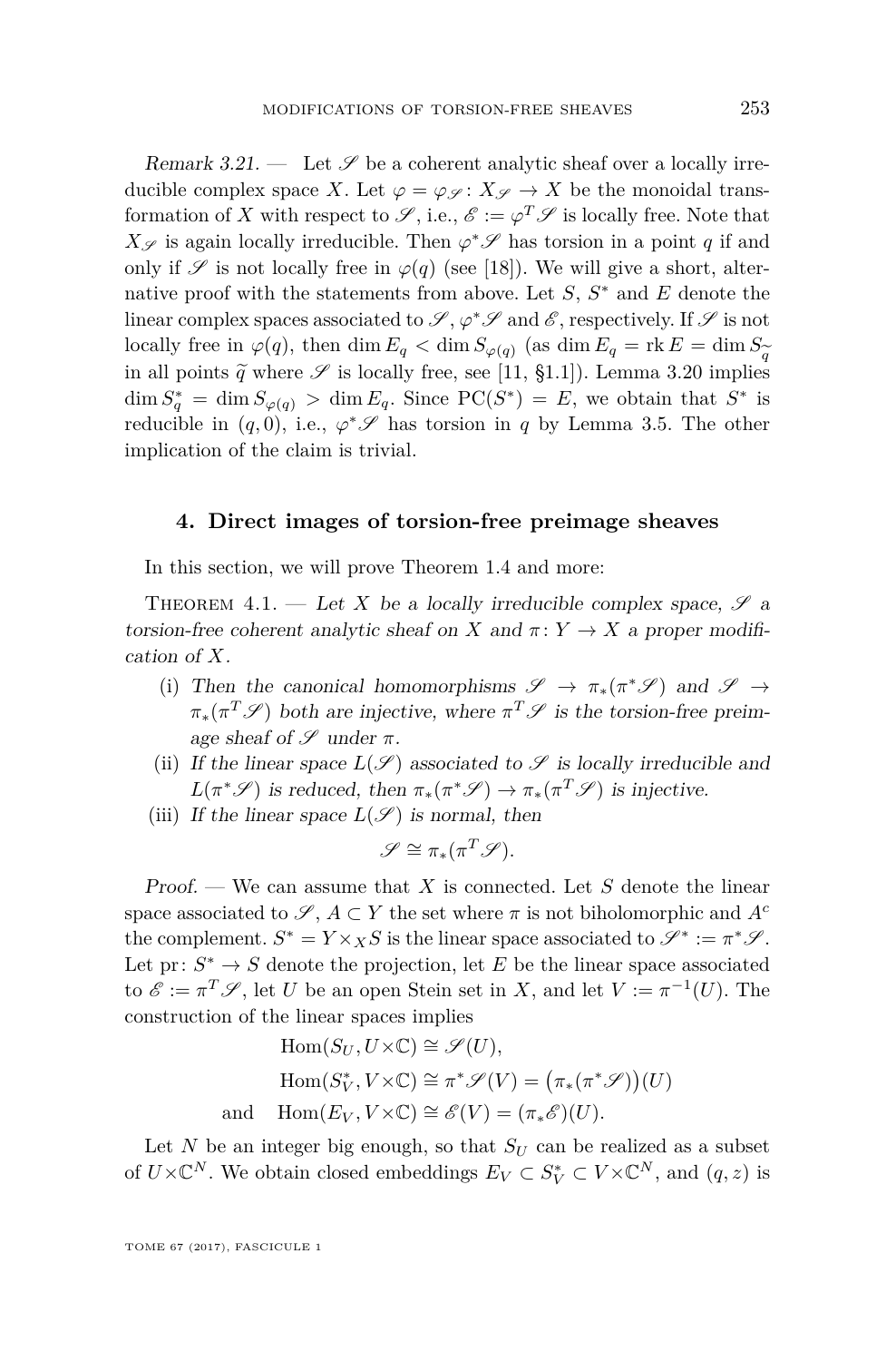in  $S_V^*$  if and only if  $(\pi(q), z) \in S$ . Since obviously  $pr(E_{A^c}) = S_{\pi(A^c)}$  and proper holomorphic images of irreducible sets are irreducible, we obtain  $(cf. (3.1))$  $(cf. (3.1))$  $(cf. (3.1))$ 

(4.1) 
$$
pr(PC(E_V)) = PC(S_U).
$$

<span id="page-18-1"></span>(i)  $\mathscr{S} \hookrightarrow \pi_*(\pi^* \mathscr{S})$  and  $\mathscr{S} \hookrightarrow \pi_*(\pi^T \mathscr{S})$ : This follows from Lemma [3.19.](#page-16-0)

(ii) Assume  $S$  is locally irreducible and  $S^*$  is reduced. To prove that the natural map given by the restriction  $Hom(S_V^*, V \times \mathbb{C}) \to Hom(E_V, V \times \mathbb{C})$  is injective, we apply  $pr(PC(E_V)) = S_U$  (use [\(4.1\)](#page-18-1) and that *S* is irreducible):

Let  $s \in \text{Hom}(S_V^*, V \times \mathbb{C})$  with  $s|_E = 0$ , i.e.,  $s|_{\text{PC}(E)} = 0$ . Let  $s(q, z) =$  $(q, f(q, z)) \in \text{Hom}(S_V^*, V \times \mathbb{C})$  be not the zero section, i.e., there is a point  $(q', z_0) \in S^*$  with  $f(q', z_0) \neq 0$ . There is a  $q'' \in \pi^{-1}(\pi(q'))$  such that  $(q'', z_0) \in E$ . Since  $\pi^{-1}(\pi(q')) \times \{z_0\}$  is a compact analytic set in  $S_V^*$ , we get  $f(q', z_0) = f(q'', z_0)$ , i.e.,  $f|_E \neq 0$  and  $s|_E \neq 0$ .

(iii) Assume that *S* is normal. Fix a section  $s(q, z) = (q, f(q, z)) \in$ Hom( $E_V, V \times \mathbb{C}$ ). Since pr:  $PC(E_V) \rightarrow PC(S_U) = S_U$  is a proper modifi-cation (surjectivity is [\(4.1\)](#page-18-1)), the map  $\widetilde{f} := f \circ pr^{-1} : S_U \to \mathbb{C}$  is a bounded meromorphic function, i.e., it is weakly holomorphic. Since  $S_U$  is normal,  $f$  is holomorphic. Obviously, it is linear in the second argument. Hence,  $pr^{-1}$  gives a map  $(pr^{-1})^*$ : Hom $(E_V, V \times \mathbb{C}) \to \text{Hom}(S_U, U \times \mathbb{C}), s \mapsto \widetilde{s}$  with  $\widetilde{s}(p, z) = (p, \widetilde{f}(p, z))$ . Since  $f \circ pr^{-1} = \widetilde{f} = 0$  implies  $f = 0$ , this map is injective. It is now easy to see that  $(pr^{-1})^*$ :  $\pi_* \pi^T \mathscr{S} \hookrightarrow \mathscr{S}$  is the inverse to the natural mapping  $\mathscr{S} \hookrightarrow \pi_* \pi^T \mathscr{S}$ .  $T \mathscr{S}$ .

<span id="page-18-0"></span>Remark  $4.2$ . Without the additional assumption about normality, the natural map  $\mathscr{S} \hookrightarrow \pi_* \pi^T \mathscr{S}$  is not necessarily bijective. The following counter-example is derived from one due to Mircea Mustaţă.

Let  $\mathscr{S} = (x^3, y^3)$  be the ideal sheaf on  $\mathbb{C}^2_{x,y}$  generated by the functions  $x^3$  and  $y^3$ , and let  $\pi: M \to \mathbb{C}^2$  be the blow up of the origin, i.e.,

$$
M = \{(x, y; [t_1 : t_2]) \in \mathbb{C}^2 \times \mathbb{CP}^1 : xt_2 = yt_1\}.
$$

Then

$$
S = L(\mathscr{S}) = \{ (x, y; z_1, z_2) \in \mathbb{C}^2 \times \mathbb{C}^2 : z_2 x^3 = z_1 y^3 \},
$$

and sections in  $\mathscr S$  correspond to sections in  $\text{Hom}(S, \mathbb C^2{\times}\mathbb C)$  via the assignment  $x^3 \mapsto [(x, y; z_1, z_2) \mapsto z_1], y^3 \mapsto [(x, y; z_1, z_2) \mapsto z_2].$  Now,  $S^* = L(\pi^* \mathscr{S}) = \{(x, y; [t_1:t_2]; z_1, z_2) \in \mathbb{C}^2 \times \mathbb{CP}^1 \times \mathbb{C}^2 : xt_2 = yt_1, z_2x^3 = z_1y^3\},\$  $E = L(\pi^T \mathscr{S}) = \{(x, y; [t_1:t_2]; z_1, z_2) \in \mathbb{C}^2 \times \mathbb{CP}^1 \times \mathbb{C}^2 : xt_2 = yt_1, z_2 t_1^3 = z_1 t_2^3\}.$ Thus,  $S^* = E \cup T$  with

$$
T = \{(x, y; [t_1:t_2]; z_1, z_2) \in \mathbb{C}^2 \times \mathbb{CP}^1 \times \mathbb{C}^2 : x = y = 0\}.
$$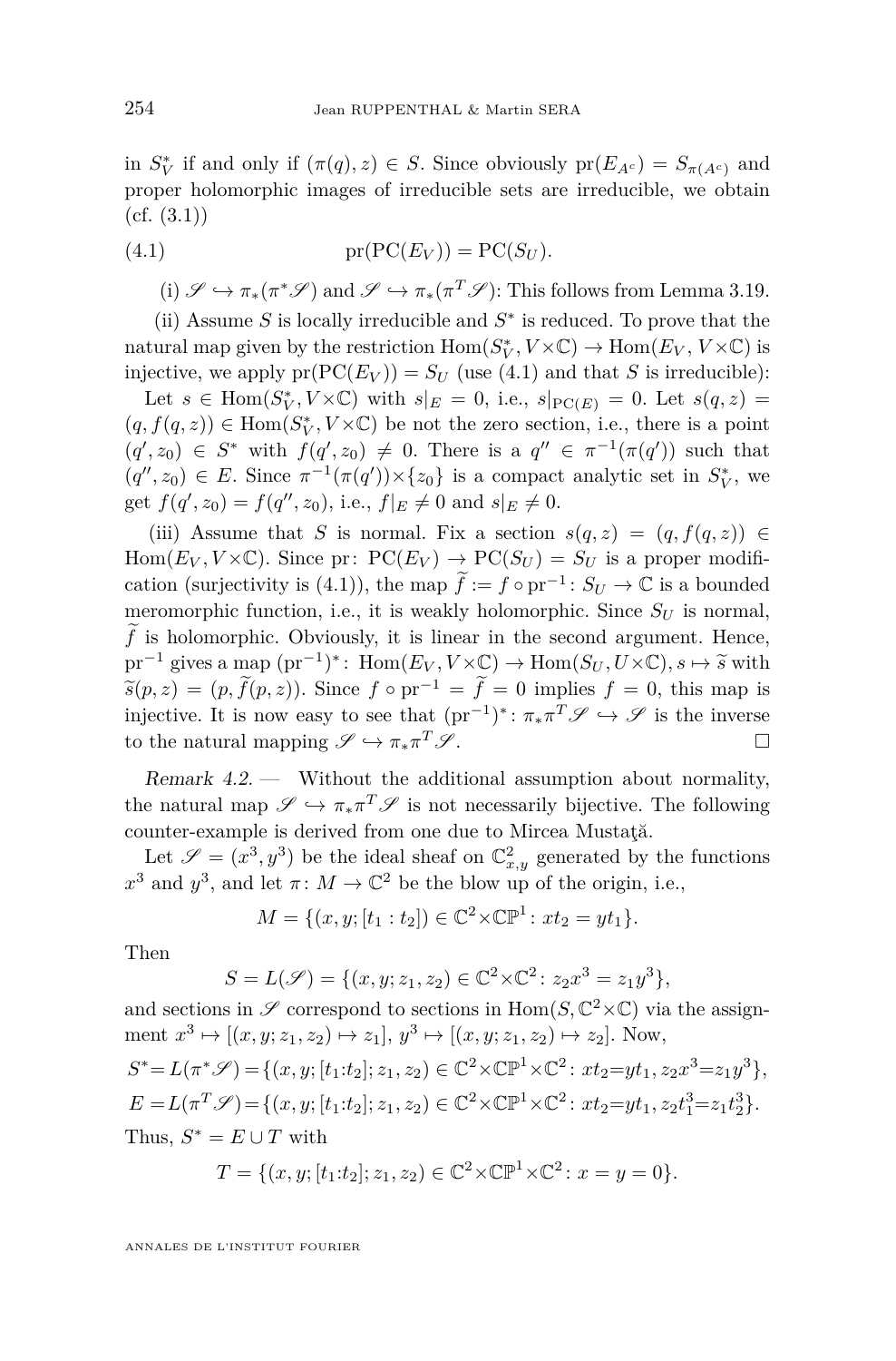In  $\text{Hom}(E, M \times \mathbb{C})$ , we have now also the section

$$
\left\{ \left( \frac{t_2}{t_1} z_1 : t_1 \neq 0 \right); \left( \frac{t_1^2}{t_2^2} z_2 : t_2 \neq 0 \right) \right\},\right\}
$$

corresponding to  $x^2y$  in  $\pi^T\mathscr{S}$ , and the section

$$
\left\{ \left( \frac{t_2^2}{t_1^2} z_1 : t_1 \neq 0 \right); \left( \frac{t_1}{t_2} z_2 : t_2 \neq 0 \right) \right\},\right\}
$$

corresponding to  $xy^2$ , but these two do not extend to  $S^* = E \cup T$  because there is no relation between  $z_1$  and  $z_2$  on *T*. In  $\text{Hom}(S^*, M \times \mathbb{C})$ , however, we have the section

$$
\{(y_{\frac{t_2}{t_1}}z_1: t_1 \neq 0); (y_{\frac{t_2^2}{t_2}}^{t_2^2}z_2: t_2 \neq 0)\},\
$$

corresponding to  $x^2y^2$  in  $\pi^*\mathscr{S}$ . Moreover, it is easy to check that *x*,  $x^2$ , *y*,  $y^2$ , *xy* are neither contained in  $\pi_* \pi^* \mathscr{S}$  nor in  $\pi_* \pi^T \mathscr{S}$ . Hence, we have:

$$
\mathscr{S} \subsetneq (x^3, x^2y^2, y^3) = \pi_* \pi^* \mathscr{S} \subsetneq (x^3, x^2y, xy^2, y^3) = \pi_* \pi^T \mathscr{S}.
$$

Let us present a counter-example for (ii) in Theorem [4.1](#page-17-1) if *S* is not irreducible:

Let  $X = \{x^3 = y^2\} \subset \mathbb{C}^2$  be the cusp,  $\pi: \mathbb{C} \to X$ ,  $\pi(t) := (t^2, t^3)$  the normalization and let  $\hat{\mathcal{O}}_X$  denote the sheaf of weakly holomorphic functions on *X*. Then one can compute that  $\pi_* \pi^* \hat{\mathcal{O}}_X$  has torsion elements with support in 0. Yet,  $\pi_* \pi^T \hat{\mathcal{O}}_X = \pi_* \mathcal{O}_{\mathbb{C}} = \hat{\mathcal{O}}_X$  is torsion-free. Hence, there can not exist an injective morphism  $\pi_* \pi^* \widehat{\mathcal{O}}_X \to \pi_* \pi^T \widehat{\mathcal{O}}_X$ .

Remark 4.3. — In order to get the isomorphism  $\mathscr{S} = \pi_* \pi^T \mathscr{S}$ , normality is a natural assumption. For example, if  $\mathscr E$  is locally free, we obtain  $\pi_* \pi^* \mathscr{E} \cong \mathscr{E}$  if and only if  $\pi_* \mathcal{O}_Y \cong \mathcal{O}_X$ .

#### <span id="page-19-2"></span><span id="page-19-1"></span>**5. Torsion-free preimages of direct image sheaves**

<span id="page-19-0"></span>LEMMA 5.1. — Let  $\pi: Y \to X$  be a proper modification between complex spaces *Y*, *X*, and  $\mathscr E$  a torsion-free coherent analytic sheaf on *Y*. Then the canonical homomorphism  $\pi^* \pi_* \mathscr{E} \to \mathscr{E}$  induces a canonical injection

$$
(5.1) \t\t \pi^T \pi_* \mathscr{E} \hookrightarrow \mathscr{E},
$$

where  $\pi^T \pi_* \mathscr{E} = \pi^* \pi_* \mathscr{E} / \mathscr{T} (\pi^* \pi_* \mathscr{E})$  is the torsion-free preimage of  $\pi_* \mathscr{E}$ .

The following proof was communicated to us by Matei Toma. Alternatively, Lemma [5.1](#page-19-0) follows also from Lemma [3.19.](#page-16-0)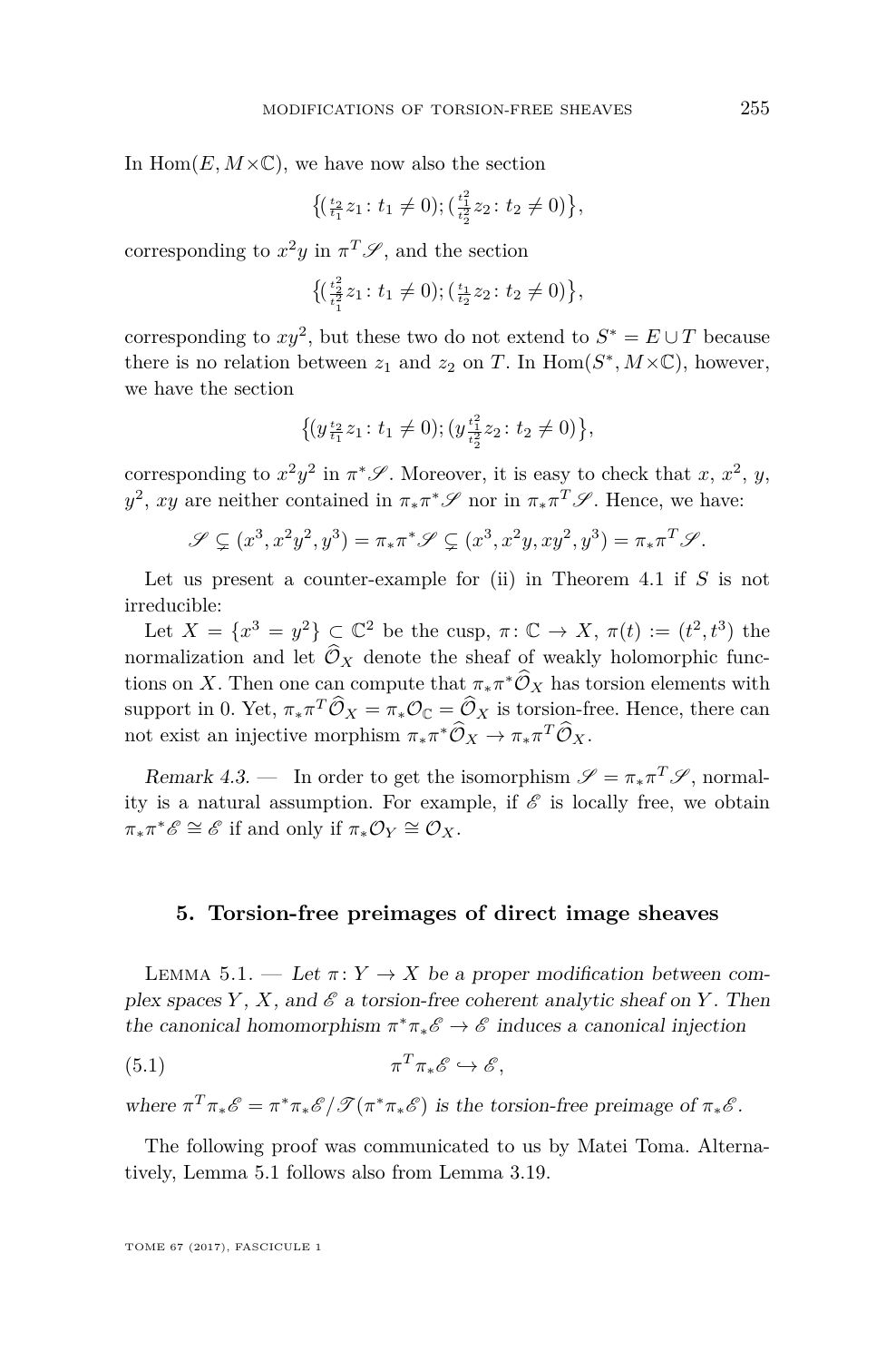Proof. — Let  $\mathscr T$  denote the torsion sheaf of  $\pi^*\pi_*\mathscr E$ , and let  $\psi: \pi^*\pi_*\mathscr E \to$  $\mathscr E$  denote the natural map. Since  $\mathscr E$  is torsion-free,  $\psi(\mathscr T)=0$  and, hence,  $\psi$  factors through  $\psi$ :  $\pi^T \pi_* \mathscr{E} \to \mathscr{E}$ . Since  $\psi$  is an isomorphism outside of a thin analytic set  $A \subset X$ , an element in the kernel of  $\psi$  has support in *A*. Therefore, the kernel is a subset of  $\mathscr{T}$ , i.e.,  $\hat{\psi}$  is injective.

<span id="page-20-0"></span>Remark  $5.2$  — Let us give a counter-example showing that  $(5.1)$  is in general not an isomorphism. Consider a modification  $\pi \colon M \to \mathbb{C}^n$  where M is a complex manifold with canonical sheaves  $\Omega_M^n$  and  $\Omega_{\mathbb{C}^n}^n \cong \mathcal{O}_{\mathbb{C}^n}$ . Then  $\pi_* \Omega_M^n = \Omega_{\mathbb{C}^n}^n \cong \mathcal{O}_{\mathbb{C}^n}$  so that  $\pi^T \pi_* \Omega_M^n \cong \pi^T \mathcal{O}_{\mathbb{C}^n} \cong \mathcal{O}_M$ . But  $\mathcal{O}_M \neq \Omega_M^n$  in general.

However, we can be a bit more precise in Lemma [5.1](#page-19-0) by use of the following observation if  $\mathscr E$  is locally free of rank 1:

LEMMA 5.3. — Let *X* be a complex space and  $i: \mathscr{F} \hookrightarrow \mathscr{G}$  an injective morphism between two coherent locally free sheaves of rank 1 over *X*. Then there exists an effective Cartier divisor,  $D \geq 0$ , such that

$$
i(\mathscr{F})=\mathscr{G}\otimes\mathcal{O}_X(-D).
$$

In particular, *i* is an isomorphism precisely on  $X - |D|$ .

Proof. — Let  ${X_\alpha}_\alpha$  be a locally finite open cover of X such that both,  $\mathscr F$  and  $\mathscr G$ , are free over each  $X_\alpha$ . So, there are trivializations

$$
\begin{aligned}\n\phi_{\alpha} &\colon \mathscr{F}|_{X_{\alpha}} \stackrel{\sim}{\longrightarrow} \mathcal{O}_{X_{\alpha}}, \\
\psi_{\alpha} &\colon \mathscr{G}|_{X_{\alpha}} \stackrel{\sim}{\longrightarrow} \mathcal{O}_{X_{\alpha}},\n\end{aligned}
$$

and for  $X_{\alpha\beta} := X_{\alpha} \cap X_{\beta} \neq \emptyset$ , we have transition functions  $F_{\beta\alpha} := \phi_{\beta} \circ \phi_{\alpha}^{-1} \in$  $\mathcal{O}^*(X_{\alpha\beta})$  and  $G_{\beta\alpha} := \psi_{\beta} \circ \psi_{\alpha}^{-1} \in \mathcal{O}^*(X_{\alpha\beta})$  satisfying the cocycle conditions. In trivializations

$$
\psi_{\alpha} \circ i|_{X_{\alpha}} \circ \phi_{\alpha}^{-1} \colon \mathcal{O}_{X_{\alpha}} \to \mathcal{O}_{X_{\alpha}}
$$

is given by a holomorphic function  $i_{\alpha} \in \mathcal{O}(X_{\alpha})$ , vanishing nowhere identically, with (unreduced) divisor  $(i_\alpha)$ . It is easy to see that  $G_{\beta\alpha} \cdot i_\alpha = i_\beta \cdot F_{\beta\alpha}$ on  $X_{\alpha\beta}$ , so that  $i_{\alpha}/i_{\beta} = F_{\beta\alpha}/G_{\beta\alpha} \in \mathcal{O}^*(X_{\alpha\beta})$ . Thus  $D := \{(X_{\alpha}, i_{\alpha})\}_{\alpha}$ defines in fact an effective Cartier divisor with support |*D*|.

To see that  $i(\mathscr{F}) = \mathscr{G} \otimes \mathcal{O}_X(-D)$ , note that  $\mathscr{G} \otimes \mathcal{O}_X(-D)$  is a coherent subsheaf of  $\mathscr G$  because  $\mathcal O_X(-D)$  is a sheaf of ideals in  $\mathcal O_X$ , and that

$$
\psi_{\alpha} \otimes 1: \mathscr{G} \otimes \mathcal{O}_X(-D)|_{X_{\alpha}} \xrightarrow{\sim} \mathcal{O}_{X_{\alpha}} \otimes \mathcal{O}_{X_{\alpha}}(-(i_{\alpha})).\square
$$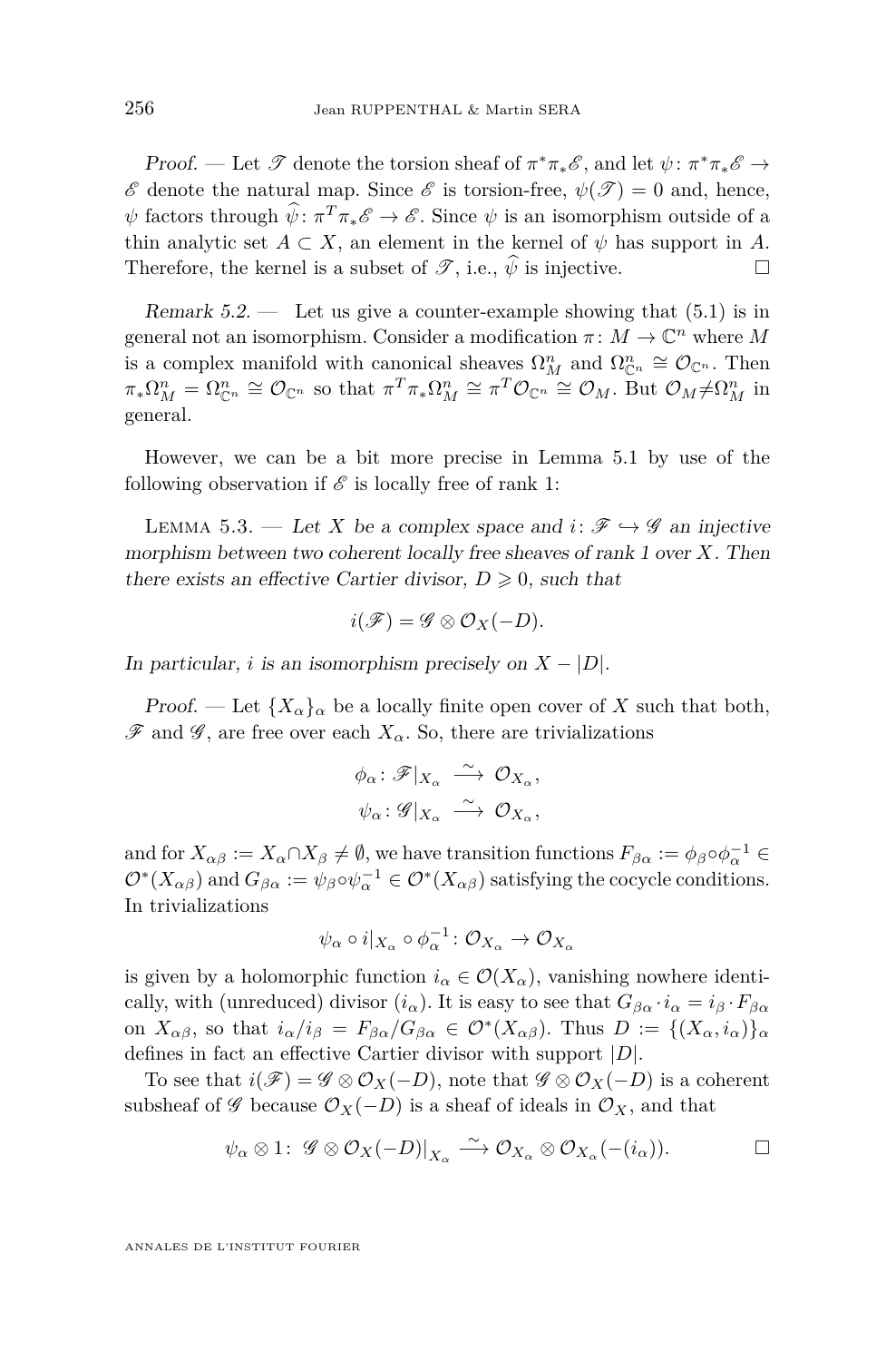So, we can deduce the following direct consequence of Lemma [5.1:](#page-19-0)

<span id="page-21-2"></span>THEOREM 5.4. — Let  $\pi: Y \to X$  be a proper modification of *X*,  $\mathscr E$  a locally free analytic sheaf of rank 1 on *Y* and assume that  $\pi^T \pi_* \mathcal{E}$  is also locally free. Then there exists an effective Cartier divisor *D* on *Y* such the following holds: The canonical homomorphism  $\pi^* \pi_* \mathscr{E} \to \mathscr{E}$  induces a canonical injection

$$
i\colon \pi^T\pi_*\mathscr{E}\hookrightarrow \mathscr{E}
$$

and

$$
i(\pi^T \pi_* \mathscr{E}) = \mathscr{E} \otimes \mathcal{O}_Y(-D).
$$

In particular, *i* is an isomorphism precisely on  $Y - |D|$ , and  $|D|$  is contained in the exceptional set of  $\pi$ .

#### **6.** *π <sup>T</sup>* **preserves injectivity and surjectivity**

<span id="page-21-1"></span>In this section, we consider properties of  $\pi^T$  as functor and use them to prove Theorem [1.2.](#page-3-0)

<span id="page-21-0"></span>LEMMA 6.1. — Let  $\pi: Y \to X$  be a proper modification of a complex space *X* such that *Y* is locally irreducible. Let

$$
\psi\colon \mathscr{F} \to \mathscr{G}
$$

be a morphism of coherent analytic sheaves. If  $\psi$  is an epimorphism, then the induced mapping

$$
\pi^T\psi\colon\pi^T\mathscr{F}\to\pi^T\mathscr{G}
$$

is also an epimorphism. If  $\psi$  is a monomorphism, then  $\pi^T \psi$  is also a monomorphism.

Proof. — Let  $\psi$  be an epimorphism, i.e., surjective. Recall that  $\pi^*$  is right-exact. So,  $\pi^*\psi: \pi^*\mathscr{F} \to \pi^*\mathscr{G}$  is still surjective. But then it is easy to see that the induced mapping  $\pi^T \psi : \pi^T \mathscr{F} \to \pi^T \mathscr{G}$  is also surjective.

For the second statement, let  $\psi$  be injective. Let  $f_x \in (\pi^T \mathscr{F})_x$  such that  $\pi^T \psi(f_x) = 0$ . This means that there is an open set  $U \subset Y$  and a representative  $f \in \pi^T \mathscr{F}(U)$  such that  $\pi^T \psi(f) = 0$ . But  $\pi^T \psi$  is injective on a dense open subset  $W \subset X$ . Thus,  $f = 0$  on  $U \cap W$ , i.e., f has support on a thin set. But  $\pi^T \mathscr{F}$  is torsion-free. So,  $f_x = 0$  and  $f = 0$ .

Note that  $\pi^T$  is not exact. A simple counter-example is as follows. Let m be the maximal ideal sheaf of the origin in  $\mathbb{C}^2$ . Then  $0 \to \mathfrak{m} \hookrightarrow \mathcal{O}_{\mathbb{C}^2} \to$  $\mathcal{O}_{\mathbb{C}^2}/\mathfrak{m} \to 0$  is exact. Let  $\pi$  be just the identity on  $\mathbb{C}^2$ . So, we have  $\pi^T \mathfrak{m} = \mathfrak{m}$ ,  $\pi^T \mathcal{O}_{\mathbb{C}^2} = \mathcal{O}_{\mathbb{C}^2}$  and  $\pi^T (\mathcal{O}_{\mathbb{C}^2}/\mathfrak{m}) = 0$ . The resulting sequence  $0 \to \mathfrak{m} \to \mathfrak{m}$  $\mathcal{O}_{\mathbb{C}^2} \to 0$  is clearly not exact.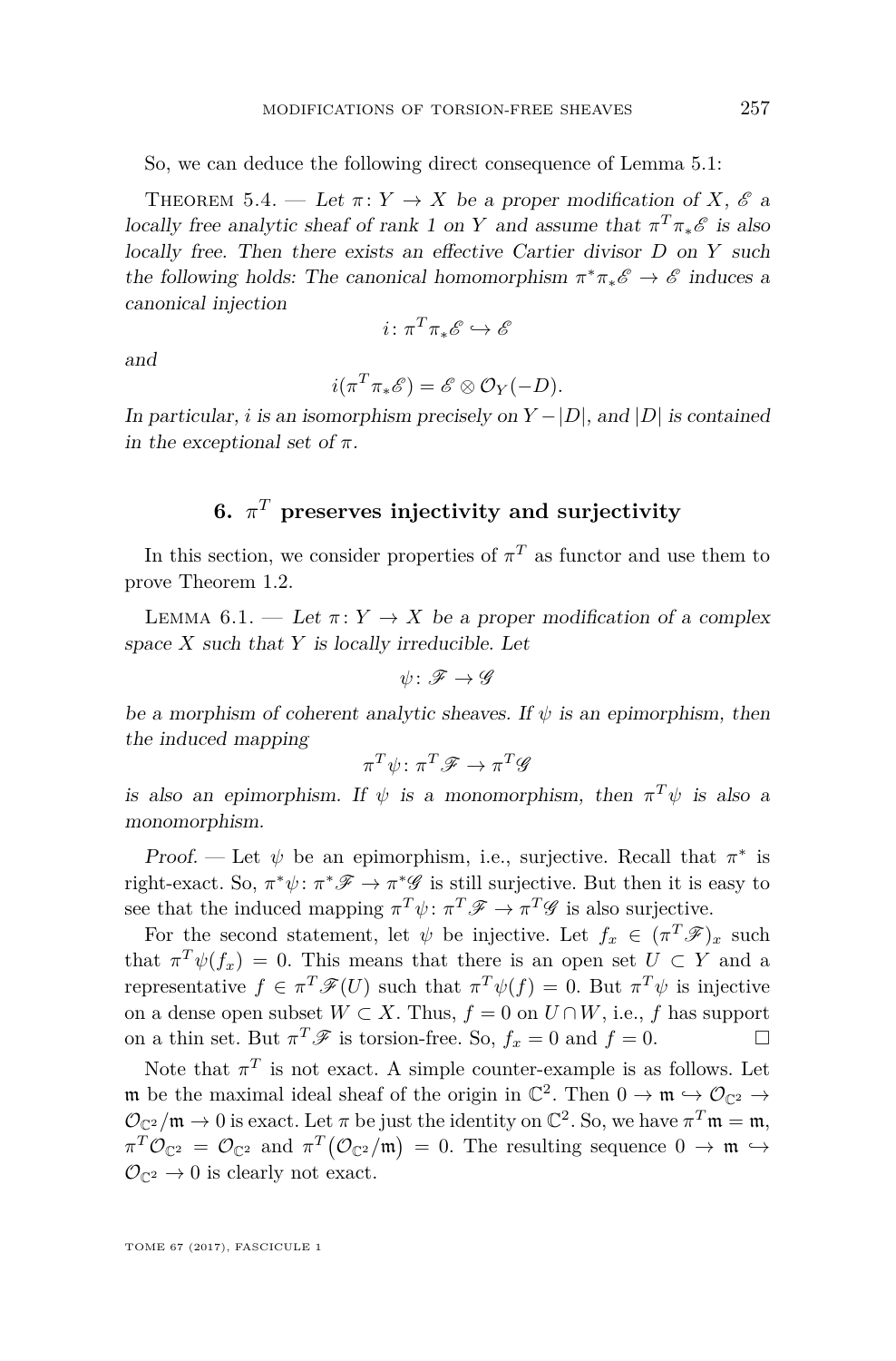Proof of Theorem [1.2.](#page-3-0) — Let  $\pi: Y \to X$  be a proper modification between locally irreducible complex spaces. Let  $\mathscr F$  and  $\mathscr G$  be coherent analytic sheaves on *X* and *Y* , respectively.

(i) The case  $\mathscr{F} = \pi_* \mathscr{G}$ : By Theorem [4.1\(](#page-17-1)i), the natural map  $\mathscr{F} \to$  $\pi_* \pi^T \mathscr{F}$  is injective. Moreover, Lemma [5.1](#page-19-0) yields injectivity of the natural map

$$
\pi^T \mathscr{F} = \pi^T \pi_* \mathscr{G} \to \mathscr{G}.
$$

Since  $\pi_*$  is left-exact, we obtain the second natural injection

$$
\pi_* \pi^T \mathscr{F} \hookrightarrow \pi_* \mathscr{G} = \mathscr{F}.
$$

(ii) The case  $\mathscr{G} = \pi^T \mathscr{F}$ : As above, Lemma [5.1](#page-19-0) gives  $\pi^T \pi_* \mathscr{G} \hookrightarrow \mathscr{G}$ . By Theorem [4.1\(](#page-17-1)i) we have also the natural injection

$$
\mathscr{F} \hookrightarrow \pi_* \pi^T \mathscr{F} = \pi_* \mathscr{G}.
$$

But  $\pi^T$  preserves injectivity (Lemma [6.1\)](#page-21-0) so that we obtain the injection

$$
\mathscr{G} = \pi^T \mathscr{F} \hookrightarrow \pi^T \pi_* \mathscr{G}.
$$

#### **7. Application to ideal sheaves**

<span id="page-22-1"></span>In this section, we discuss the application of Theorem [1.2](#page-3-0) to reduced ideal sheaves. As a preparation, note the following:

<span id="page-22-2"></span>LEMMA 7.1. — Let  $\pi: Y \to X$  be a holomorphic mapping between complex spaces *Y*, *X*. Then  $\pi^* \mathcal{O}_X = \mathcal{O}_Y$ .

Proof. — As  $\pi^{-1}\mathcal{O}_X \subset \mathcal{O}_Y$ , we have that  $\pi^*\mathcal{O}_X = \pi^{-1}\mathcal{O}_X \otimes_{\pi^{-1}\mathcal{O}_X} \mathcal{O}_Y =$  $\mathcal{O}_Y$ , because  $\pi^{-1}\mathcal{O}_X$  contains (the germ of) the function 1 at any point of  $Y$ .

Coming to ideal sheaves, let us start with the following observation:

<span id="page-22-0"></span>LEMMA 7.2. — Let *X* be a locally irreducible complex space and  $A \subset X$ an (unreduced) analytic subspace with ideal sheaf  $\mathscr{J}_A$ . Let  $\pi: Y \to X$  be a proper modification and  $B := \pi^{-1}(A)$  the unreduced analytic preimage with ideal sheaf  $\mathscr{J}_B$ . Then:

$$
\pi^T \mathscr{J}_A = \mathscr{J}_B.
$$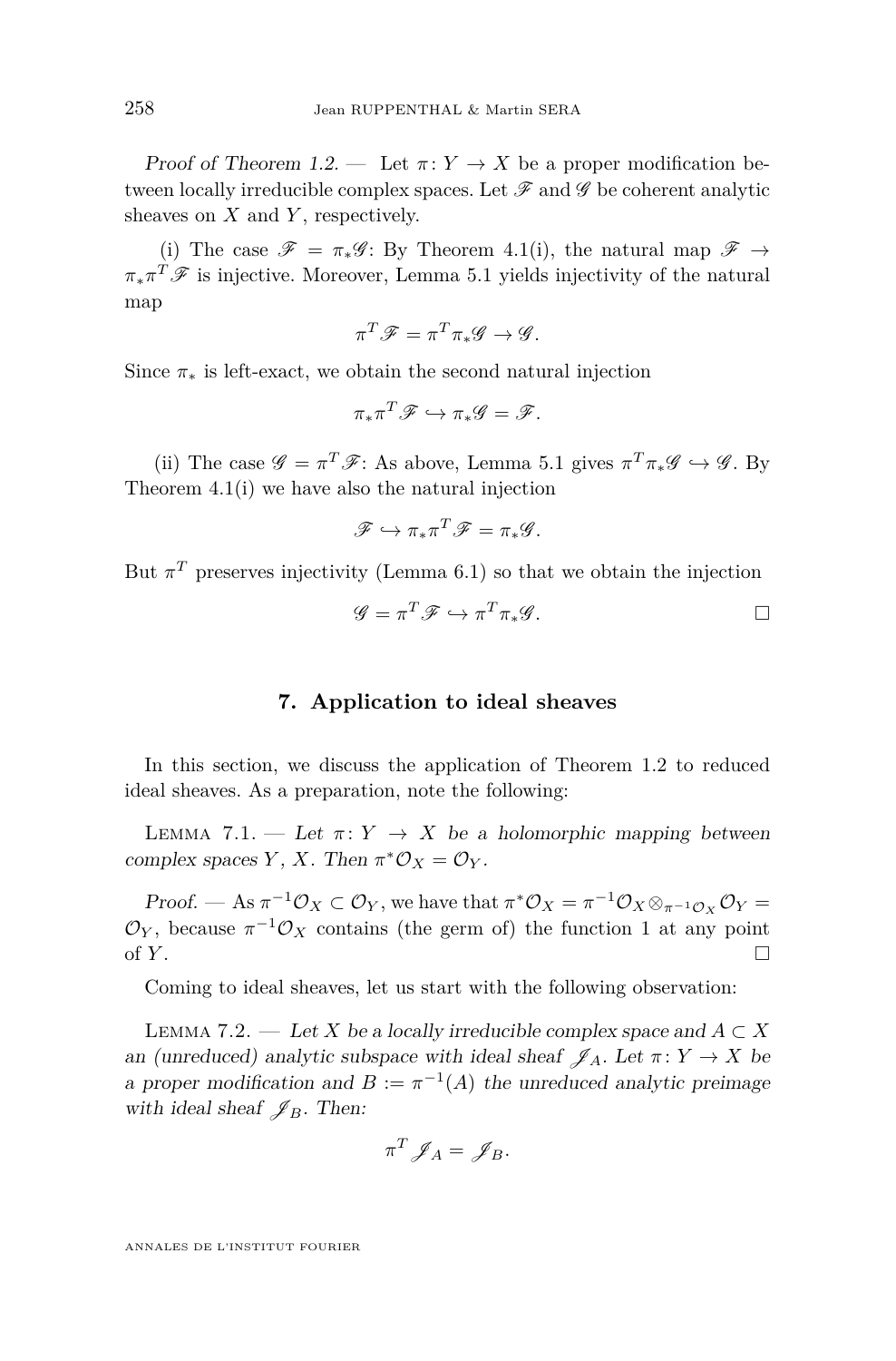Proof. — Consider the short exact sequence of sheaves over *X*:

$$
0 \to \mathscr{J}_A \stackrel{\alpha}{\longrightarrow} \mathcal{O}_X \longrightarrow \mathcal{O}_X/\mathscr{J}_A \to 0.
$$

By right-exactness of  $\pi^*$ , we deduce the exact sequence

<span id="page-23-1"></span>
$$
\pi^* \mathscr{J}_A \xrightarrow{\pi^* \alpha} \pi^* \mathcal{O}_X \longrightarrow \pi^* \big(\mathcal{O}_X / \mathscr{J}_A \big) \to 0.
$$

Now, we use Lemma [7.1](#page-22-2) twice:  $\pi^* \mathcal{O}_X = \mathcal{O}_Y$  and  $\pi|_B^* \mathcal{O}_A = \mathcal{O}_B$  (which implies that  $\pi^*(\mathcal{O}_X/\mathcal{J}_A) = \mathcal{O}_Y/\mathcal{J}_B$  using the definition of the analytic preimage, see e.g. Prop. 0.27 in [\[8\]](#page-28-8)). As  $\mathcal{O}_Y$  is torsion-free, it is clear that

(7.1) 
$$
\mathscr{T}(\pi^*\mathscr{J}_A) \subset \mathscr{K}_{e^*}\pi^*\alpha.
$$

Consider  $\pi^T \alpha$ :  $\pi^T \mathscr{J}_A \to \pi^T \mathcal{O}_X = \pi^* \mathcal{O}_X = \mathcal{O}_Y$ . By [\(7.1\)](#page-23-1), it follows that  $\mathcal{M}(\pi^*\alpha) = \mathcal{M}(\pi^T\alpha)$ , and Lemma [6.1](#page-21-0) tells us that  $\pi^T\alpha$  is injective. So, we obtain the short exact sequence

$$
0 \to \pi^T \mathscr{J}_A \xrightarrow{\pi^T \alpha} \mathcal{O}_Y \longrightarrow \mathcal{O}_Y / \mathscr{J}_B \to 0,
$$

telling us that in fact  $\pi^T \mathscr{J}_A = \mathscr{J}_B$ .

It is clear that  $\mathscr{J}_A$  (and  $\pi^T \mathscr{J}_A = \mathscr{J}_B$ ) are torsion-free, and so we obtain from Theorem [1.2\(](#page-3-0)ii) that:

(7.2) 
$$
\mathscr{J}_B \cong \pi^T \pi_* \mathscr{J}_B.
$$

Under some additional assumptions, we have also:

<span id="page-23-0"></span>Lemma 7.3. — Let *X* be a normal complex space, and let *A* be a locally complete intersection or a normal analytic set in *X* with (reduced) ideal sheaf  $\mathscr{J}_A$ . Let  $\sigma: \widetilde{X} \to X$  denote the blow up of *X* with center *A*, i.e. the monoidal transformation with respect to  $\mathscr{J}_A$ , and let  $\mathscr{J}_B$  be the (reduced) ideal sheaf associated to the reduced exceptional set  $B := \sigma^{-1}(A)$ . Then:

$$
(7.3) \t\t \t\t \mathscr{J}_A \cong \sigma_* \mathscr{J}_B.
$$

Proof.  $\Gamma$  The statement is local with respect to X, so we can assume that *A* is the zero-set of reduced holomorphic functions  $f_0, ..., f_m$ . ( $\mathscr{J}_A$ )*p* is generated by the germs  $f_{0,p},..., f_{m,p}$ , and  $\widetilde{X} \subset X \times \mathbb{CP}^m$  (see e.g. [\[19,](#page-29-4) §2.5] for the monoidal transformation of ideal sheaves). We show that

$$
\mathcal{O}_A \cong \sigma_* \mathcal{O}_B.
$$

(I) *A* is a complete intersection, i.e.,  $m + 1 = \text{codim } A$ : This implies  $B = A \times \mathbb{CP}^m$ . For all open subsets  $U \subset A$ , we obtain

$$
\mathcal{O}_A(U) \cong \mathcal{O}_{A \times \mathbb{CP}^m}(U \times \mathbb{CP}^m) = \mathcal{O}_B(\sigma^{-1}(U)).
$$

(II) *A* is normal: In this case, *B* is an analytic subset of  $A \times \mathbb{CP}^m$ , and by the surjectivity  $\sigma(B) = A$ , we get the injection  $\mathcal{O}_A \cong \sigma_* \mathcal{O}_{A \times \mathbb{C}\mathbb{P}^m} \hookrightarrow \sigma_* \mathcal{O}_B$ .

TOME 67 (2017), FASCICULE 1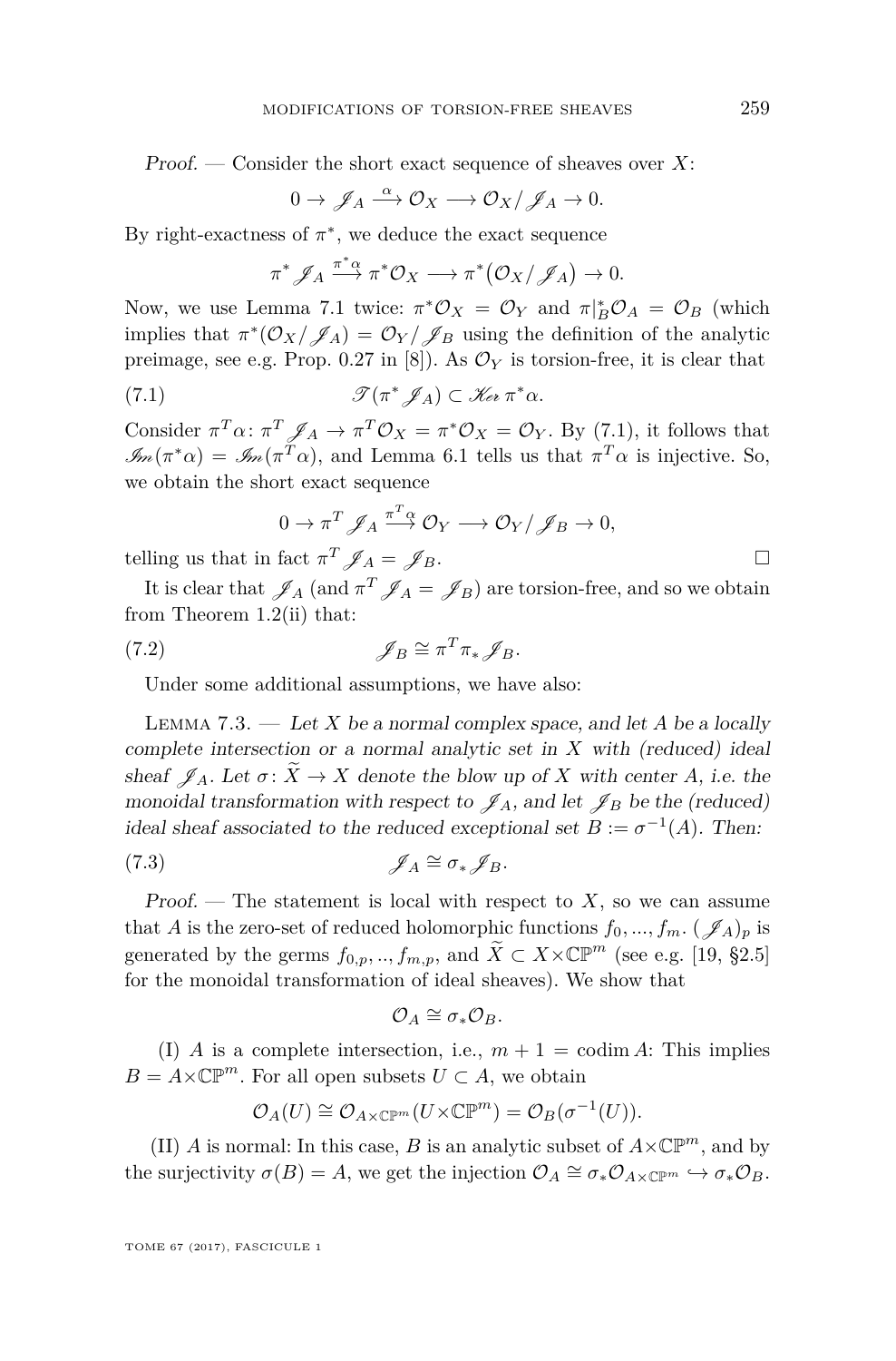On the other hand, a section in  $\mathcal{O}_B(\sigma^{-1}(U))$  gives a weakly holomorphic function on *A*: With part (I) applied on the regular part  $A_{reg}$  of  $A$ , we get a holomorphic function on *A*reg which is bounded in points of *A*sing. Since we assumed *A* to be normal, we get  $\sigma_* \mathcal{O}_B \cong \widehat{\mathcal{O}}_A \cong \mathcal{O}_A$ .

Thus,  $\mathcal{O}_A \cong \sigma_* \mathcal{O}_B$  as desired. In other words:  $\mathcal{O}_X/\mathcal{J}_A \cong \sigma_*(\mathcal{O}_{\widetilde{X}}/\mathcal{J}_B)$ .<br>
e obtain the exact commutative diagram: We obtain the exact commutative diagram:

$$
0 \longrightarrow \sigma_* \mathcal{J}_B \longrightarrow \sigma_* \mathcal{O}_{\widetilde{X}} \longrightarrow \sigma_*(\mathcal{O}_{\widetilde{X}}/\mathcal{J}_B)
$$
  
\n
$$
\parallel \cdot \parallel \cdot \parallel \cdot
$$
  
\n
$$
0 \longrightarrow \mathcal{J}_A \longrightarrow \mathcal{O}_X \longrightarrow \mathcal{O}_X/\mathcal{J}_A \longrightarrow 0.
$$

It follows that in fact  $\sigma_*\mathscr{J}_B \cong \mathscr{J}_A$ .

In the situation of Lemma [7.3,](#page-23-0) we can now apply Theorem [1.2\(](#page-3-0)i) to  $\mathscr{J}_A \cong \sigma_* \mathscr{J}_B$  and obtain:

(7.4) 
$$
\mathscr{J}_A \cong \sigma_* \sigma^T \mathscr{J}_A.
$$

#### **8. Holomorphic** *n***-forms on singular spaces**

<span id="page-24-1"></span>As a consequence of Theorem [1.2](#page-3-0) and Theorem [5.4,](#page-21-2) we get also the following application to holomorphic *n*-forms:

<span id="page-24-0"></span>THEOREM  $8.1.$  — Let X be a complex space of pure dimension *n* and  $\mathscr{K}_X$  the Grauert–Riemenschneider canonical sheaf on *X*. Then there exist a resolution of singularities  $\pi \colon M \to X$  and an effective divisor,  $D \geq 0$ , with support on the exceptional set of the resolution such that

(8.1) 
$$
\pi^T \mathscr{K}_X \cong \Omega^n_M(-D) = \Omega^n_M \otimes \mathcal{O}_M(-D),
$$

where  $\Omega_M^n$  is the canonical sheaf of holomorphic *n*-forms on *M*, and [\(8.1\)](#page-24-2) is induced by the natural mapping  $\pi^* \mathscr{K}_X = \pi^* \pi_* \Omega^n_M \to \Omega^n_M$ . Moreover, we get

<span id="page-24-2"></span>
$$
\pi_* \Omega^n_M = \mathscr{K}_X \cong \pi_* \Omega^n_M (-D).
$$

Proof. — Let  $\pi: M \to X$  be a resolution of singularities such that  $\pi^T \mathscr{K}_X$ is locally free. Such a resolution exists due to Rossi and Hironaka (apply first Rossi's Theorem [2.3](#page-6-1) and then Hironaka's resolution of singularities). Recall that  $\mathscr{K}_X = \pi_* \Omega^n_M$  by definition of the Grauert–Riemenschneider canonical sheaf. So, the assertion follows directly from Theorem [5.4](#page-21-2) and Theorem [1.2.](#page-3-0)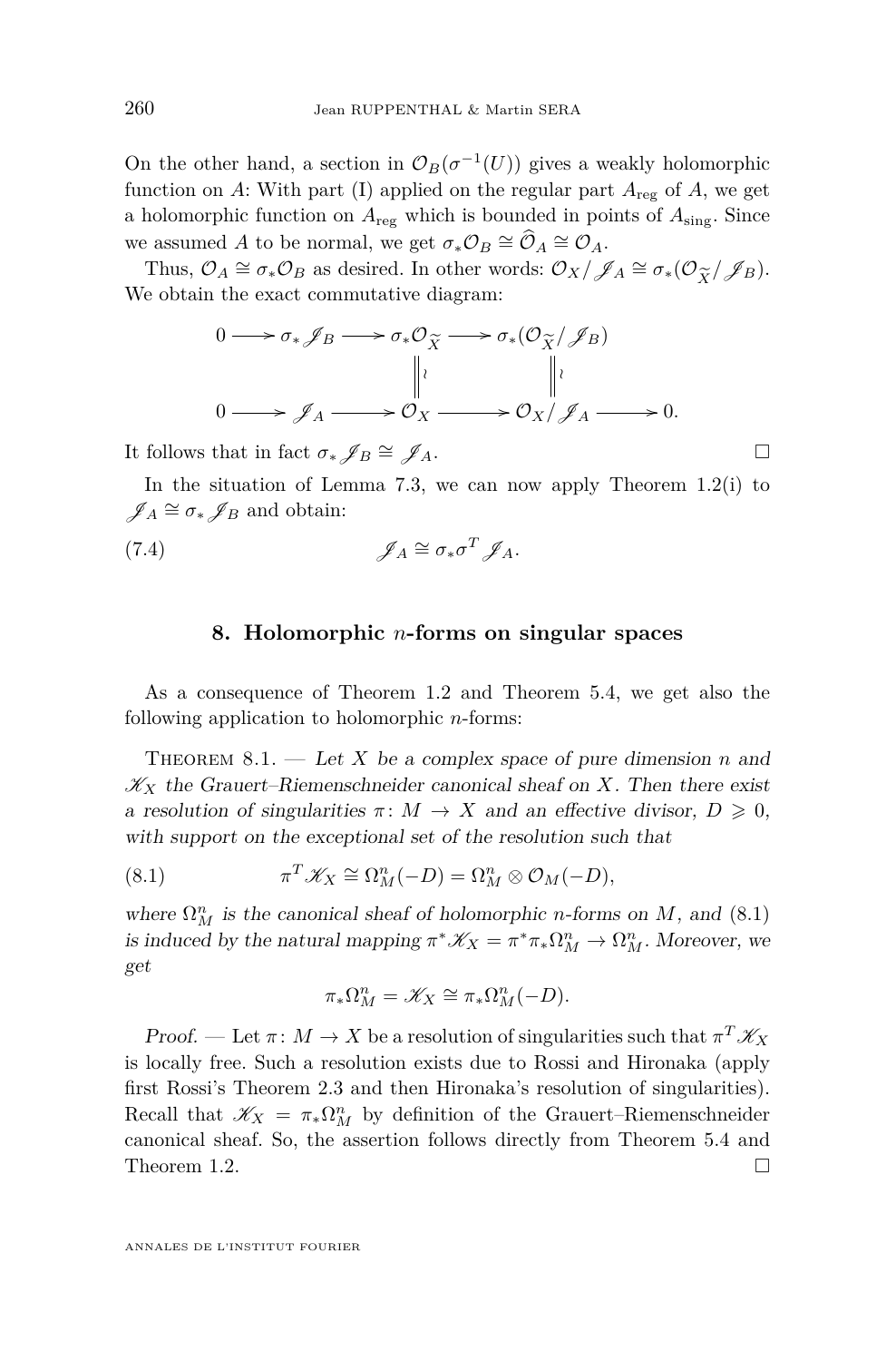The following observation is also useful:

LEMMA 8.2. — Let  $\mathscr{F}, \mathscr{G}$  be torsion-free coherent analytic sheaves on a locally irreducible complex space *X* and let  $\pi: Y \to X$  be a proper modification of *X* such that  $\pi^T \mathscr{G}$  is locally free. Then

$$
\pi^T\big(\mathscr{F}\otimes\mathscr{G}\big)=\pi^T\mathscr{F}\otimes\pi^T\mathscr{G}
$$

and there is a natural injection

$$
\mathscr{F} \otimes \mathscr{G} \hookrightarrow \pi_*(\pi^T \mathscr{F} \otimes \pi^T \mathscr{G}).
$$

Proof. — Note that *Y* is also locally irreducible. Consider the two natural surjections  $\pi^* \mathscr{F} \to \pi^T \mathscr{F}$  and  $\pi^* \mathscr{G} \to \pi^T \mathscr{G}$ . These yield a natural surjection

$$
\pi^*(\mathscr{F} \otimes \mathscr{G}) = \pi^*\mathscr{F} \otimes \pi^*\mathscr{G} \longrightarrow \pi^T\mathscr{F} \otimes \pi^T\mathscr{G}
$$

which is an isomorphism on an open dense subset of *Y* . Since the tensor product of a torsion-free and a locally free sheaf is torsion-free,(3) we obtain by use of Lemma [3.19](#page-16-0) a natural isomorphism

<span id="page-25-1"></span>(8.2) 
$$
\pi^T(\mathscr{F}\otimes\mathscr{G})=\frac{\pi^*(\mathscr{F}\otimes\mathscr{G})}{\mathscr{T}(\pi^*(\mathscr{F}\otimes\mathscr{G}))}\xrightarrow{\sim}\pi^T\mathscr{F}\otimes\pi^T\mathscr{G}.
$$

The second statement follows by taking the direct image of  $(8.2)$  under  $\pi$ and Theorem [4.1\(](#page-17-1)i).  $\Box$ 

This lemma and the projection formula gives directly the following corollary of Theorem [8.1.](#page-24-0)

<span id="page-25-0"></span>THEOREM 8.3. — Let *X* be a complex space of pure dimension *n*,  $\mathcal{K}_X$ the Grauert–Riemenschneider canonical sheaf on  $X$  and  $\mathscr F$  a torsion-free coherent analytic sheaf on *X*. Then there exists a resolution of singularities  $\pi: M \to X$  and an effective divisor,  $D \geq 0$ , with support on the exceptional set of the resolution such that

$$
\pi^T(\mathscr{F}\otimes\mathscr{K}_X)\cong \pi^T\mathscr{F}\otimes\Omega^n_M(-D).
$$

If  $\mathscr F$  is locally free, then

$$
\pi_*(\pi^*\mathscr{F}\otimes \Omega^n_M)\cong \mathscr{F}\otimes \mathscr{K}_X\cong \pi_*\left(\pi^*\mathscr{F}\otimes \Omega^n_M(-D)\right).
$$

<sup>(3)</sup> The tensor product of two torsion-free sheaves need not be torsion-free. E.g. let  $\mathscr I$ be the ideal sheaf generated of  $(z^2, zw)$  on  $\mathbb{C}^2_{z,w}$  and  $\mathscr{J}$  be the ideal sheaf generated by  $(w^2, zw)$ . Then  $z^2 \otimes w^2 - zw \otimes zw \in \mathscr{I} \otimes \mathscr{J}$  is not zero; yet,  $z \cdot (z^2 \otimes w^2 - zw \otimes zw) =$  $z^3 \otimes w^2 - z^2 \otimes zw^2 = 0.$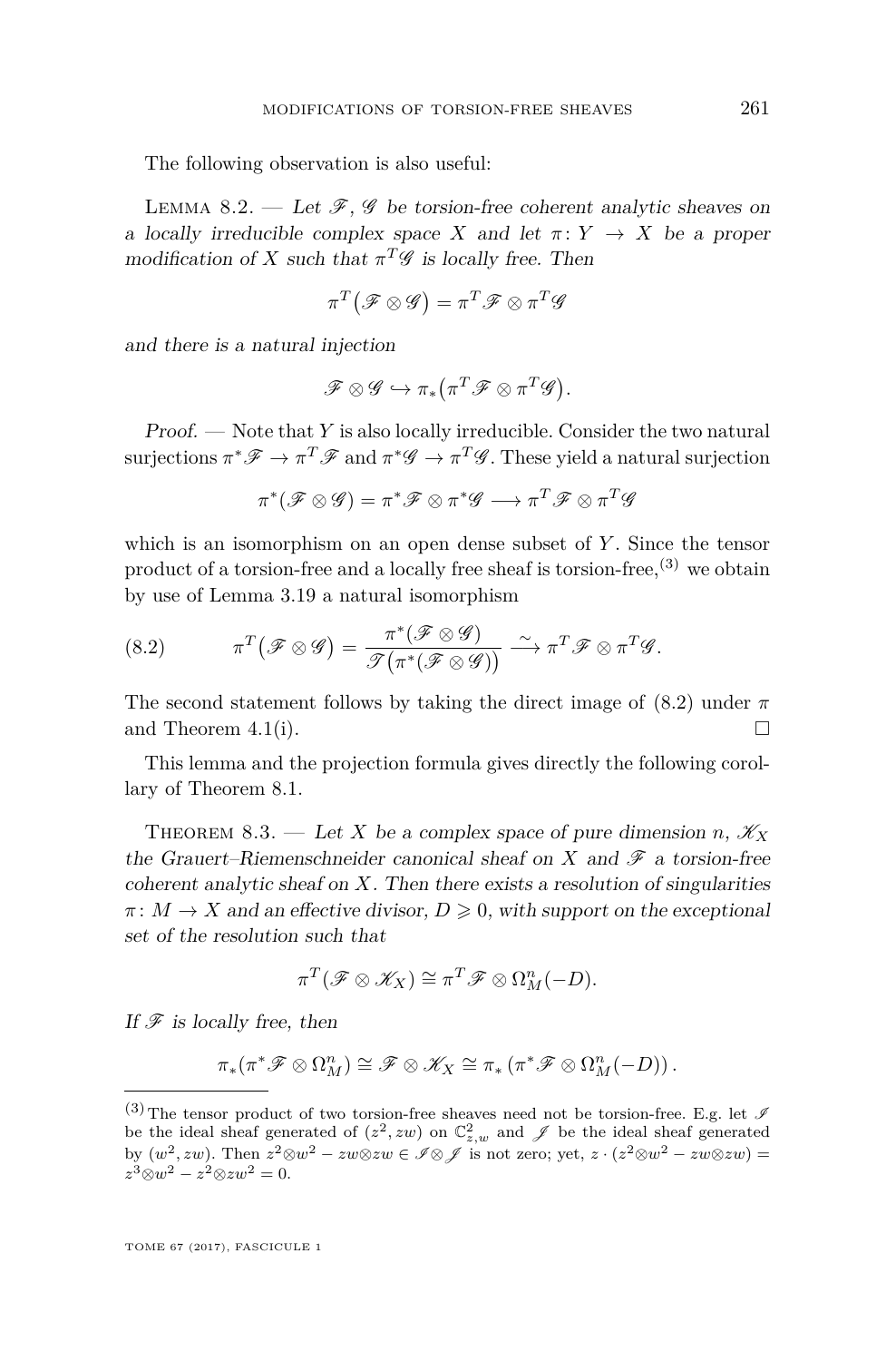#### **9. Non-analytic preimages and direct images**

<span id="page-26-0"></span>In this section, we will finally study non-analytic preimages of direct image sheaves and vice versa. For our purpose, the following definition is useful:

DEFINITION 9.1. — Let  $\mathscr F$  be a sheaf on a complex space X. We say that  $\mathscr F$  satisfies the property (id) if the following holds: For any irreducible open set  $W \subset X$  and sections  $s, t \in \mathcal{F}(W)$ , the equality  $s = t$  on a nonempty open subset of *W* implies that  $s = t$  on *W*.

Property (id) means that the identity theorem generalizes to sections of  $\mathscr F$ . Actually, the identity theorem for irreducible complex spaces (cf. e.g. [\[10,](#page-29-5) Chap. 9, §1.3]) implies that the structure sheaf  $\mathcal{O}_X$  of a complex space satisfies (id). Moreover, we have:

<span id="page-26-1"></span>LEMMA  $9.2.$  — Let *X* be a locally irreducible complex space. Then a coherent analytic sheaf  $\mathcal F$  on  $X$  satisfies the property (id) if and only if it is torsion-free.

Proof. — Let  $\mathscr F$  be a torsion-free coherent sheaf on *X* and  $F := L(\mathscr F)$ the associated linear space. Then, by Remark [3.1,](#page-7-1) a section of  $\mathscr F$  is uniquely defined by it values on the locally irreducible primary component  $E :=$  $PC(F)$  of *F*. I.e., for  $W \subset X$  and  $s, t \in \mathscr{F}(W) = \text{Hom}(F_W, W \times \mathbb{C}), s|_E =$  $t|_E$  is equivalent to  $s = t$ . So, the desired property follows by the identity theorem applied to *E*.

Conversely, it is clear that sheaves with torsion on a locally irreducible space do not satisfy (id).  $\Box$ 

For non-coherent sheaves, the equivalence of Lemma [9.2](#page-26-1) does not hold in general: The sheaf  $\mathscr C$  of continuous functions on an irreducible complex space  $X$  is torsion-free as  $\mathcal{O}_X$ -module sheaf, but it does not satisfy (id).

The property (id) is useful in the context of non-analytic preimages:

<span id="page-26-2"></span>LEMMA 9.3. — Let  $\pi: Y \to X$  be a proper modification of a locally irreducible complex space X, and  $\mathscr F$  a sheaf on X satisfying (id). Then for *U* ⊂ *Y* open:

(9.1) 
$$
\pi^{-1}\mathscr{F}(U) = \lim_{V \to \pi(U)} \mathscr{F}(V),
$$

where the limit runs over the open neighborhoods of  $\pi(U)$ .

Proof. — As *X* is locally irreducible, we can assume that *X* and *Y* are connected. Recall that  $\pi^{-1}\mathscr{F}$  is the sheaf associated to the presheaf

$$
U \mapsto F(U) := \varinjlim_{V \supset \pi(U)} \mathscr{F}(V)
$$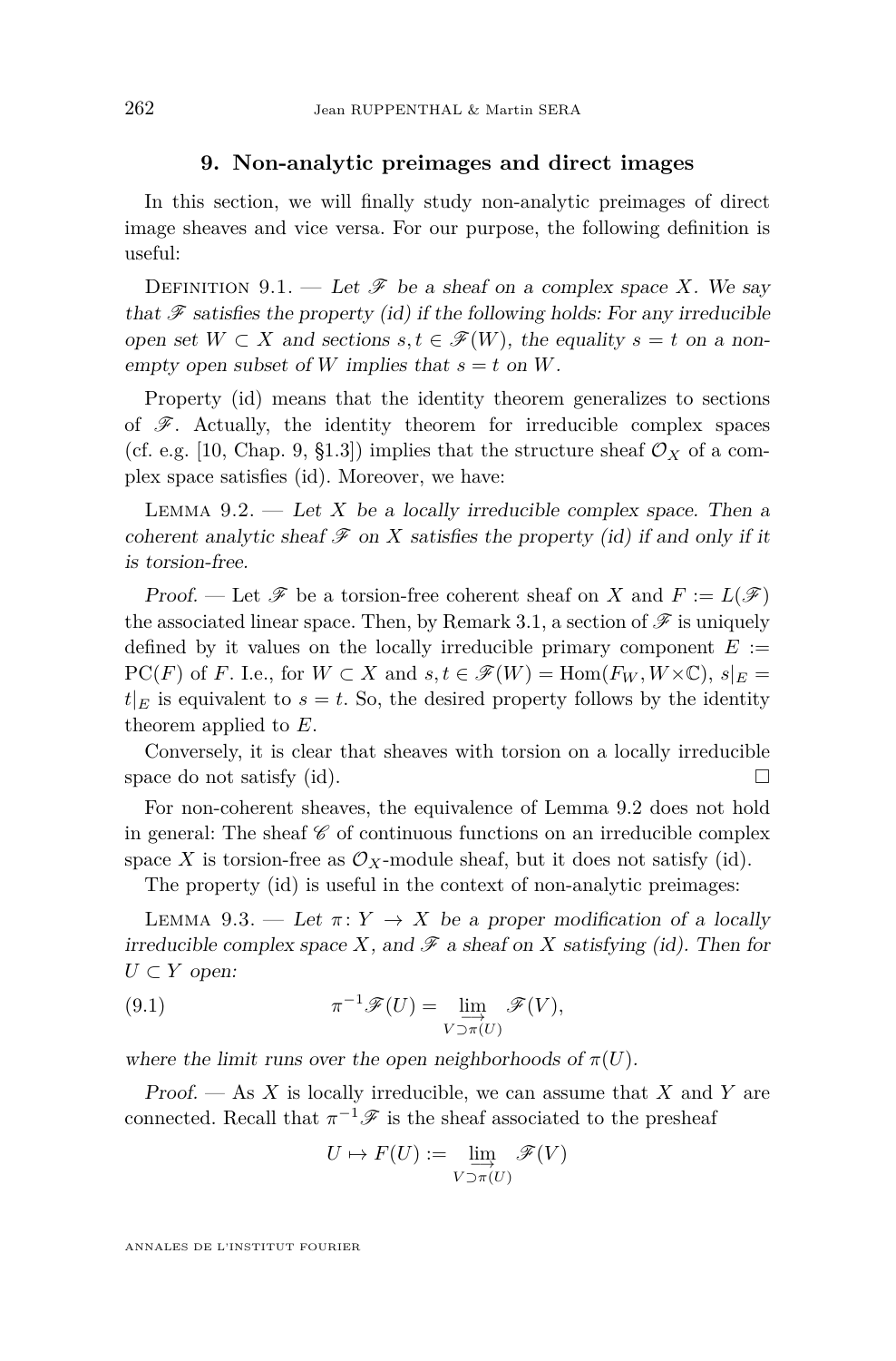where  $U \subset Y$  is open and the limit runs over the open neighborhoods of  $\pi(U)$ . We have to show that the presheaf *F* is canonical (i.e., it is already a sheaf).

(i) Existence/Gluing-axiom: Let  $U \subset Y$  be covered by open sets  $U_i$ , *i* ∈ *I*, and let  $s_i$  ∈  $F(U_i)$  satisfy  $s_i = s_j$  on  $U_{ij} := U_i \cap U_j$ . By definition of the inductive limit,  $s_i \in F(U_i)$  means there are an open set  $V_i \supset \pi(U_i)$ and a section  $f_i \in \mathscr{F}(V_i)$  with  $s_i = [f_i]$  ( $s_i$  is represented by  $f_i$ ). A priori, we just get  $f_i = f_j$  on  $\pi(U_{ij}) \subset V_{ij}$ , where  $V_{ij} = V_i \cap V_j$ . Without loss of generality, we can assume that each connected component of  $V_{ij}$  contains an open subset of  $\pi(U_{ij})$  ( $\pi$  is a modification). So, (id) for  $\mathscr F$  implies that  $f_i = f_j$  on  $V_{ij}$ . As  $\mathscr F$  is a sheaf, there is a section  $f \in \mathscr F(V)$  with  $f|_{V_i} = f_i$ , where  $V := \bigcup_{i \in I} V_i \supset \pi(U)$ . *f* represents an  $s \in F(U)$  with  $s|_{U_i} = s_i$ .

(ii) Uniqueness-axiom: Let  $U \subset Y$  be a connected open set, covered by open sets  $U_i$ ,  $i \in I$ , and let  $s, t \in F(U)$  satisfy  $s = t$  on  $U_i$  for all  $i \in I$ . By definition of the inductive limit, there are a connected open set  $V \supset \pi(U)$ and sections  $f, g \in \mathcal{F}(V)$  with  $s = [f]$  and  $t = [g]$ . We get  $f = g$  on  $\pi(U_i)$ . Since  $\pi(U_i)$  contains an open subset of *V*, (id) implies that  $f = g$  on *V*. (We have not directly used the uniqueness-axiom for  $\mathscr F$  because it is contained in (id)).

As a special case, we have:

<span id="page-27-1"></span>LEMMA 9.4. — Let  $\pi: Y \to X$  be a proper modification of a locally irreducible complex space  $X$ , and  $\mathscr G$  a sheaf on  $Y$  satisfying (id). Then for  $U \subset Y$  open:

<span id="page-27-0"></span>(9.2) 
$$
\pi^{-1}\pi_*\mathscr{G}(U) = \lim_{V \to \pi(U)} \mathscr{G}(\pi^{-1}(V)),
$$

where the limit runs over the open neighborhoods of  $\pi(U)$ , and the canonical homomorphism  $\pi^{-1}\pi_*\mathscr{G} \to \mathscr{G}$  is injective so that  $\pi^{-1}\pi_*\mathscr{G}$  is a subsheaf of  $\mathscr G$ .

Proof. — As *X* is locally irreducible, we can assume that *X* and *Y* are connected. Here,  $\pi^{-1}\pi_*\mathscr{G}$  is the sheaf associated to the presheaf

$$
U \mapsto F(U) := \varinjlim_{V \supset \pi(U)} \mathscr{G}(\pi^{-1}(V))
$$

where  $U \subset Y$  is open and the limit runs over the open neighborhoods of *π*(*U*). The canonical homomorphism  $\pi^{-1}\pi_*\mathscr{G} \to \mathscr{G}$  is then induced by the restrictions  $\mathscr{G}(\pi^{-1}(V)) \to \mathscr{G}(U)$ .

By Lemma [9.3,](#page-26-2)  $F$  is canonical, i.e.,  $(9.2)$  holds. It is now easy to see that the canonical homomorphism  $\psi: \pi^{-1}\pi_*\mathscr{G} \to \mathscr{G}$  is injective. Let  $s_x \in$ 

TOME 67 (2017), FASCICULE 1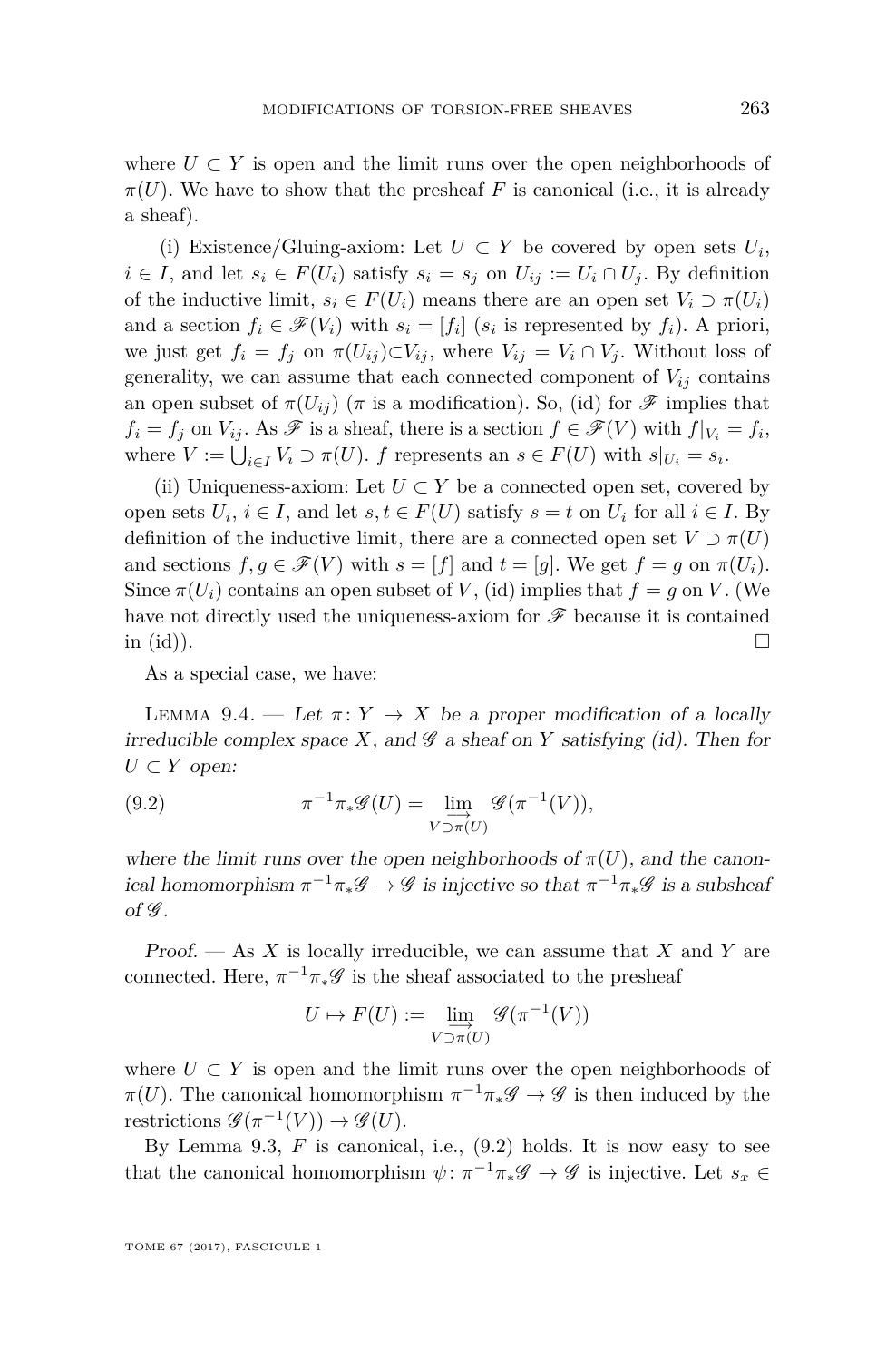$(\pi^{-1}\pi_*\mathscr{G})_x$ . Then [\(9.2\)](#page-27-0) implies that  $s_x$  is represented by a section  $s \in \mathscr{G}(U)$ , where *U* is an open neighborhood of  $K_x := \pi^{-1}(\pi(x))$ . But our assumptions yield that  $K_x$  is connected, and so we can assume that U is a connected neighborhood of  $K_x$ . Assume that  $\psi(s_x) = 0$ . This means that *s* is vanishing on a neighborhood of the point x. But then  $s = 0$  as U is connected (and  $\mathscr G$  satisfies (id)).

Lemma [9.4](#page-27-1) allows for the following interpretation of  $\pi^{-1}\pi_*\mathscr{G}$ : The sections of  $\pi^{-1}\pi_*\mathscr{G}$  are the sections of  $\mathscr{G}$  which extend along fibers of the modification  $\pi$ . This is of particular interest for the choices  $\mathscr{G} = \mathcal{O}_M$  or  $\mathscr{G} = \Omega^n_M$  when  $\pi \colon M \to X$  is a resolution of singularities, giving the useful injections  $\pi^{-1}\pi_*\mathcal{O}_M \hookrightarrow \mathcal{O}_M$  and  $\pi^{-1}\pi_*\Omega^n_M \hookrightarrow \Omega^n_M$ , respectively.

For the direct image of a non-analytic inverse image sheaf, Lemma [9.3](#page-26-2) implies

$$
(\pi_* \pi^{-1} \mathscr{F})(U) = (\pi^{-1} \mathscr{F})(\pi^{-1}(U)) = \varinjlim_{V \supset U} \mathscr{F}(V) = \mathscr{F}(U),
$$

i.e., we obtain:

COROLLARY 9.5. — Let  $\pi: Y \to X$  be a proper modification of a locally irreducible complex space *X*, and  $\mathscr F$  a sheaf on *X* satisfying (id). Then

$$
\pi_*\pi^{-1}\mathscr{F}=\mathscr{F}.
$$

#### BIBLIOGRAPHY

- <span id="page-28-1"></span>[1] R. Axelsson & J. Magnússon, "Complex analytic cones", Math. Ann. **273** (1986), no. 4, p. 601-627.
- <span id="page-28-0"></span>[2] ——, "A closure operation on complex analytic cones and torsion", Ann. Fac. Sci. Toulouse Math. (6) **7** (1998), no. 1, p. 5-33.
- <span id="page-28-6"></span>[3] J. Barshay, "Graded algebras of powers of ideals generated by *A*-sequences", J. Algebra **25** (1973), p. 90-99.
- <span id="page-28-2"></span>[4] J.-P. Demailly, "Complex Analytic and Differential Geometry", Institut Fourier, Université de Grenoble I. OpenContent AG-Book, [http://www-fourier.](http://www-fourier.ujf-grenoble.fr/~demailly/manuscripts/agbook.pdf) [ujf-grenoble.fr/~demailly/manuscripts/agbook.pdf](http://www-fourier.ujf-grenoble.fr/~demailly/manuscripts/agbook.pdf), 2012.
- <span id="page-28-7"></span>[5] D. EISENBUD, Commutative algebra, Graduate Texts in Mathematics, vol. 150, Springer-Verlag, New York, 1995, With a view toward algebraic geometry, xvi+785 pages.
- <span id="page-28-3"></span>[6] G. Fischer, "Eine Charakterisierung von holomorphen Vektorraumbündeln", Bayer. Akad. Wiss. Math.-Natur. Kl. S.-B. **1966** (1967), p. 101-107.
- <span id="page-28-4"></span>[7] ——— , "Lineare Faserräume und kohärente Modulgarben über komplexen Räumen", Arch. Math. (Basel) **18** (1967), p. 609-617.
- <span id="page-28-8"></span>[8] ——— , Complex analytic geometry, Lecture Notes in Mathematics, Vol. 538, Springer-Verlag, Berlin, 1976, vii+201 pages.
- <span id="page-28-5"></span>[9] H. Grauert, "Über Modifikationen und Exzeptionelle Analytische Mengen", Math. Ann. **146** (1962), p. 331-368.